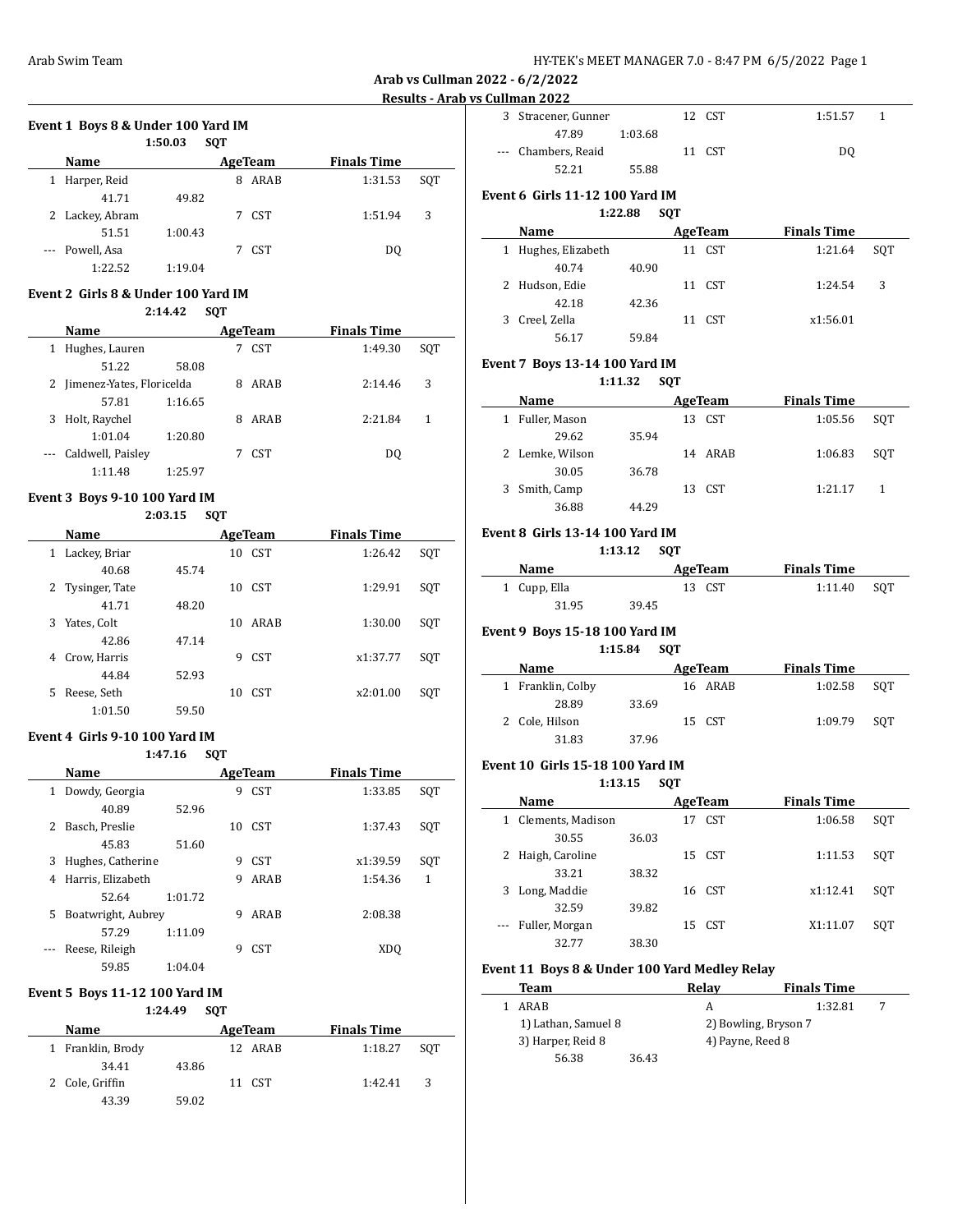$\overline{\phantom{a}}$ 

|                | (Event 11 Boys 8 & Under 100 Yard Medley Relay) |                      |                    |   |
|----------------|-------------------------------------------------|----------------------|--------------------|---|
|                | Team                                            | Relay                | <b>Finals Time</b> |   |
|                | 2 CST                                           | A                    | 1:53.14            |   |
|                | 1) Crow, Hank 7                                 | 2) Hilb, James 7     |                    |   |
|                | 3) Lackey, Abram 7                              | 4) Basch, Ezra 6     |                    |   |
|                | 48.85<br>1:04.29                                |                      |                    |   |
|                | Event 12 Girls 8 & Under 100 Yard Medley Relay  |                      |                    |   |
|                | Team                                            | Relay                | <b>Finals Time</b> |   |
| $\mathbf{1}$   | ARAB                                            | A                    | 1:52.00            | 7 |
|                | 1) Munoz, Harper 7                              | 2) Holt, Raychel 8   |                    |   |
|                | 3) Jimenez-Yates, Floricelda 8                  | 4) Dixon, Delaney 8  |                    |   |
|                | 1:00.42<br>51.58                                |                      |                    |   |
| $\overline{2}$ | ARAB                                            | B                    | x2:33.56           |   |
|                | 1) Madden, Blaiklyn 8                           | 2) Casey, Kennedy 8  |                    |   |
|                | 3) Key, Arly 7                                  | 4) Boswell, Evelyn 8 |                    |   |
|                | 1:13.71<br>1:19.85                              |                      |                    |   |
|                | <b>CST</b>                                      | B                    | DO.                |   |
|                | 1) Mergen, Rae 7                                | 2) Hays, Maci 7      |                    |   |
|                | 3) Peek, Faith 8                                | 4) Peek, Clara 7     |                    |   |
|                | 1:46.89<br>1:38.94                              |                      |                    |   |
|                | <b>CST</b>                                      | A                    | DQ                 |   |
|                | 1) VanMaanen, Remi 8                            | 2) Hughes, Lauren 7  |                    |   |

3) Rodriguez, Harper 8 4) Caldwell, Paisley 7 58.55 48.97

#### **Event 13 Boys 9-10 200 Yard Medley Relay**

|              | Team                    |         | Relav               | <b>Finals Time</b>    |   |
|--------------|-------------------------|---------|---------------------|-----------------------|---|
| $\mathbf{1}$ | <b>CST</b>              |         | A                   | 2:40.94               | 7 |
|              | 1) Berryhill, Griffin 9 |         | 2) Crow, Harris 9   |                       |   |
|              | 3) Tysinger, Tate 10    |         | 4) Lackey, Briar 10 |                       |   |
|              | 36.64                   | 49.14   | 41.63               | 33.53                 |   |
|              | 2 ARAB                  |         | A                   | 3:01.87               |   |
|              | 1) Lambert, Owen 10     |         |                     | 2) Lathan, Gabriel 10 |   |
|              | 3) Yates, Colt 10       |         |                     | 4) Franklin, Jacob 10 |   |
|              | 41.09                   | 57.86   | 43.79               | 39.13                 |   |
|              | 3 CST                   |         | B                   | x3:42.83              |   |
|              | 1) Reese, Seth 10       |         | 2) Miner, Wood 9    |                       |   |
|              | 3) Corliss, Karson 10   |         | 4) Cupp, Will 10    |                       |   |
|              | 52.01                   | 1:00.48 | 55.14               | 55.20                 |   |

#### **Event 14 Girls 9-10 200 Yard Medley Relay**

|   | Team                    |         | Relay                   | <b>Finals Time</b>        |   |
|---|-------------------------|---------|-------------------------|---------------------------|---|
|   | 1 CST                   |         | A                       | 3:01.73                   | 7 |
|   | 1) Florence, Azlynn 9   |         |                         | 2) Hughes, Catherine 9    |   |
|   | 3) Dowdy, Georgia 9     |         |                         | 4) Basch, Preslie 10      |   |
|   | 48.64                   | 15.48   | 34.38                   | 1:23.23                   |   |
|   | 2 CST                   |         | B                       | x3:32.49                  |   |
|   | 1) Bissot, Kathleen 10  |         |                         | 2) Turner, Oakley 9       |   |
|   | 3) Aaron, Sophia 9      |         |                         | 4) McPhillips, Ryleigh 10 |   |
|   | 52.95                   | 54.64   | 1:00.98                 | 43.92                     |   |
| 3 | ARAB                    |         | A                       | 3:32.69                   |   |
|   | 1) Williams, Brooklyn 9 |         |                         | 2) Harris, Elizabeth 9    |   |
|   | 3) Payne, Raven 10      |         | 4) Boatwright, Aubrey 9 |                           |   |
|   | 49.16                   | 56.34   | 1:01.80                 | 45.39                     |   |
| 4 | ARAB                    |         | C                       | x5:08.34                  |   |
|   | 1) Henry, Lily 9        |         |                         | 2) Godfrey, Camryn 10     |   |
|   | 3) Clark, Mischa 9      |         |                         | 4) Neumeyer, Piper 10     |   |
|   | 1:08.33                 | 3:08.18 | 51.83                   |                           |   |
|   |                         |         |                         |                           |   |

|     | unnan 2022           |         |                     |                        |     |
|-----|----------------------|---------|---------------------|------------------------|-----|
| --- | CST <sup>.</sup>     |         | C                   |                        | DO. |
|     | 1) Reese, Rileigh 9  |         |                     | 2) Powell, Aurellia 10 |     |
|     | 3) Williams, Evie 9  |         |                     | 4) Manning, Mattison 9 |     |
|     | 56.50                | 17.26   | 42.89               | 2:04.66                |     |
| $-$ | ARAB                 |         | В                   |                        | DO. |
|     | 1) Vaughn, Foxx 10   |         |                     | 2) Harris, Ella-Ray 9  |     |
|     | 3) Murphy, Barbara 9 |         | 4) Vaughn, Pepper 9 |                        |     |
|     | 1:00.74              | 1:17.13 | 1:10.22             | 45.05                  |     |

# **Event 15 Boys 11-12 200 Yard Medley Relay**

| Team                    |       | Relav                 | <b>Finals Time</b>    |  |
|-------------------------|-------|-----------------------|-----------------------|--|
| ARAB                    |       | А                     | 2:23.67               |  |
| 1) Scott, Joshua 12     |       | 2) Franklin, Brody 12 |                       |  |
| 3) Bowling, Bentley 11  |       | 4) Watts, William 12  |                       |  |
| 40.00                   | 37.35 | 33.81                 | 32.51                 |  |
| <b>CST</b>              |       | A                     | 3:00.30               |  |
| 1) Stracener, Gunner 12 |       |                       | 2) Chambers, Reaid 11 |  |
| 3) Cole, Griffin 11     |       |                       | 4) Powell, Anakin 11  |  |
| 48.47                   | 54.00 | 42.46                 | 35.37                 |  |

# **Event 16 Girls 11-12 200 Yard Medley Relay**

| Team                 |       | Relay                   | <b>Finals Time</b> |   |
|----------------------|-------|-------------------------|--------------------|---|
| <b>CST</b>           |       | A                       | 2:23.00            | 7 |
| 1) Waddle, Karly 12  |       | 2) Hudson, Edie 11      |                    |   |
| 3) Lackey, Mika 12   |       | 4) Hughes, Elizabeth 11 |                    |   |
| 39.87                | 40.20 | 31.95                   | 30.98              |   |
| 2 CST                |       | B                       | x3:28.81           |   |
| 1) Creel, Zella 11   |       | 2) Bissot, Norah 12     |                    |   |
| 3) Johns, Liberty 10 |       | 4) Hazard, Anastasia 12 |                    |   |
| 58.14                | 53.02 | 42.74                   | 54.91              |   |

# **Event 17 Boys 13-14 200 Yard Medley Relay**

| Team              |       | Relav                                                                   | <b>Finals Time</b> |                                                                                               |
|-------------------|-------|-------------------------------------------------------------------------|--------------------|-----------------------------------------------------------------------------------------------|
| <b>CST</b>        |       | А                                                                       | 2:21.49            | 7                                                                                             |
| 1) Smith, Camp 13 |       |                                                                         |                    |                                                                                               |
|                   |       |                                                                         |                    |                                                                                               |
| 36.25             | 34.91 | 28.39                                                                   | 41.94              |                                                                                               |
| ARAB              |       | А                                                                       | 3:02.63            |                                                                                               |
|                   |       |                                                                         |                    |                                                                                               |
|                   |       |                                                                         |                    |                                                                                               |
| 48.13             | 52.19 | 39.82                                                                   | 42.49              |                                                                                               |
|                   |       | 3) Tysinger, Rhett 14<br>1) Lesley, Damon 12<br>3) Tallent, Benjamin 13 |                    | 2) Fuller, Mason 13<br>4) Stracener, Tytus 11<br>2) Payne, Rowan 12<br>4) Kemp, John Heath 14 |

# **Event 18 Girls 13-14 200 Yard Medley Relay**

| <b>Finals Time</b> |
|--------------------|
| 2:14.70<br>7       |
|                    |
|                    |
|                    |
| 2:18.80            |
|                    |
|                    |
|                    |
| x2:34.89           |
|                    |
|                    |
|                    |
|                    |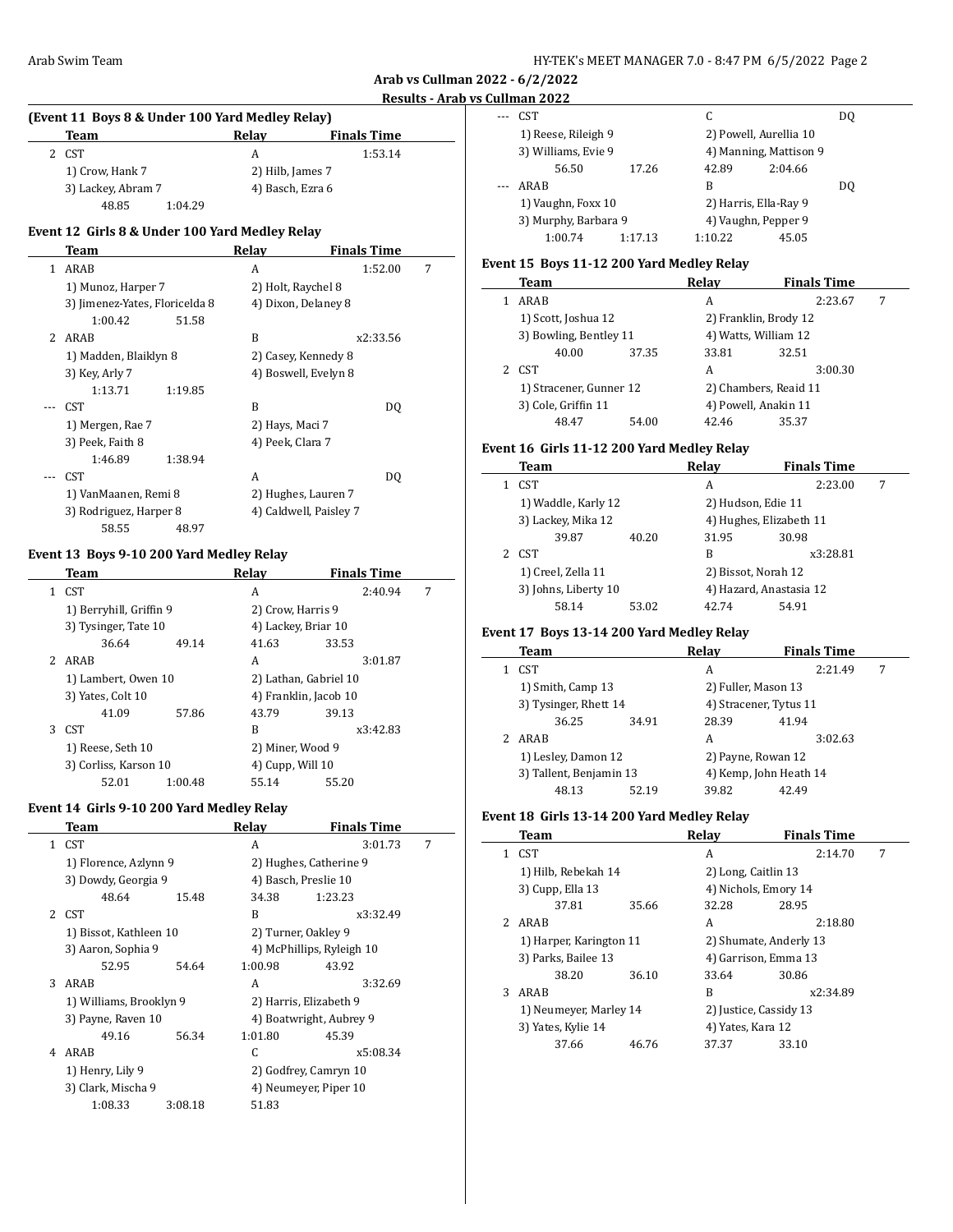$\overline{a}$ 

**Arab vs Cullman 2022 - 6/2/2022 Results - Arab vs Cullman 2022**

### **Event 19 Boys 15-18 200 Yard Medley Relay**

| Team                   |       | Relay               | <b>Finals Time</b>    |   |
|------------------------|-------|---------------------|-----------------------|---|
| ARAB                   |       | А                   | 1:54.33               | 7 |
| 1) Williams, Hayden 13 |       |                     | 2) Franklin, Colby 16 |   |
| 3) Compton, Sam 16     |       |                     | 4) Lemke, Wilson 14   |   |
| 30.22                  | 28.48 | 29.80               | 25.83                 |   |
| 2 CST                  |       | A                   | 1:58.09               |   |
| 1) Duncan, Chase 15    |       | 2) Hilb, Jacob 17   |                       |   |
| 3) Cole, Hilson 15     |       | 4) Dover, Chance 17 |                       |   |
| 27.60                  | 31.88 | 29.65               | 28.96                 |   |
|                        |       |                     |                       |   |

### **Event 20 Girls 15-18 200 Yard Medley Relay**

|               | Team                 |       | Relav                     | <b>Finals Time</b>      |   |
|---------------|----------------------|-------|---------------------------|-------------------------|---|
|               | <b>CST</b>           |       | A                         | 2:05.05                 | 7 |
|               | 1) Long, Maddie 16   |       |                           | 2) Clements, Madison 17 |   |
|               | 3) Page, Anna 17     |       |                           | 4) Hudson, Ruby 17      |   |
|               | 32.97                | 34.94 | 30.66                     | 26.48                   |   |
| $\mathcal{P}$ | ARAB                 |       | A                         | 2:26.05                 |   |
|               | 1) Scott, Julia 16   |       |                           | 2) Venditto, Jordyn 16  |   |
|               | 3) Lemke, Annette 18 |       | 4) Skidmore, Elizabeth 15 |                         |   |
|               | 35.91                | 44.07 | 33.17                     | 32.90                   |   |

# **Event 21 Boys 6 & Under 25 Yard Freestyle**

**53.70 SQT**

|   | Name                | AgeTeam |            | <b>Finals Time</b> |     |
|---|---------------------|---------|------------|--------------------|-----|
| 1 | Basch, Ezra         | 6       | CST        | 27.89              | SOT |
|   | 2 Taylor, Collin    | 6.      | ARAB       | 29.70              | SOT |
|   | 3 Williams, Elliott |         | 6 CST      | 43.00              | SOT |
|   | 4 Crow, Hogan       | 5.      | CST        | x1:00.96           |     |
|   | --- Ristine, Ryker  |         | 6 CST      | X36.95             | SOT |
|   | --- LaRue, Lyric    |         | <b>CST</b> | X58.19             |     |

# **Event 22 Girls 6 & Under 25 Yard Freestyle**

| 51.99 | SQT |
|-------|-----|
|       |     |

| Name               | AgeTeam |            | <b>Finals Time</b> |     |
|--------------------|---------|------------|--------------------|-----|
| 1 Payne, Remi      | 6       | ARAB       | 26.30              | SOT |
| 2 Lackey, Emri     |         | 4 CST      | 40.44              | SOT |
| 3 Jennings, Averie |         | 6 CST      | 42.58              | SOT |
| 4 Smith, Audrey    |         | 4 CST      | x49.20             | SOT |
| 5 Lathan, Hannah   |         | ARAB       | 53.02              |     |
| --- Miner, Paislee |         | <b>CST</b> | X53.34             |     |

#### **Event 23 Boys 8 & Under 25 Yard Freestyle**

**25.13 SQT**

|   | Name              | AgeTeam |            | <b>Finals Time</b> |     |
|---|-------------------|---------|------------|--------------------|-----|
| 1 | Lackey, Abram     |         | <b>CST</b> | 18.98              | SOT |
|   | 2 Crow, Hank      | 7       | CST        | 19.48              | SOT |
| 3 | Payne, Reed       | 8       | ARAB       | 19.97              | SOT |
| 4 | Bowling, Bryson   |         | ARAB       | 23.64              | SOT |
|   | 5 Powell, Asa     | 7       | CST        | x27.66             |     |
|   | --- Hazard, James |         | <b>CST</b> | X32.79             |     |
|   | Caffey V, Guy     |         | <b>CST</b> | X33.89             |     |

#### **Event 24 Girls 8 & Under 25 Yard Freestyle 19.83 SQT**

| .       |  |                        |     |  |
|---------|--|------------------------|-----|--|
| AgeTeam |  | <b>Finals Time</b>     |     |  |
|         |  | 22.14                  | 5   |  |
|         |  | 25.39                  | 3   |  |
|         |  | 25.58                  |     |  |
|         |  | 7 CST<br>7 CST<br>ARAR | . . |  |

| 4     | VanMaanen, Remi     | 8 | <b>CST</b> | x26.13 |
|-------|---------------------|---|------------|--------|
| 5     | Casey, Kennedy      | 8 | ARAB       | 27.63  |
| 6     | Madden, Blaiklyn    | 8 | ARAB       | x30.10 |
|       | Yarbrough, Mallorie | 8 | ARAB       | X27.67 |
|       | Peek, Faith         | 8 | <b>CST</b> | X30.22 |
|       | Greenwood, Quaniyah | 7 | ARAB       | X33.95 |
|       | Coleman, Allison    | 8 | ARAB       | X35.77 |
|       | Key, Arly           | 7 | ARAB       | X36.07 |
|       | Forsythe, Piper     | 7 | ARAB       | X38.76 |
|       | Couch, Caroline     | 8 | ARAB       | X39.05 |
|       | Burdette, Paisley   | 7 | <b>CST</b> | X39.92 |
|       | Boswell, Evelyn     | 8 | ARAB       | X40.24 |
| ---   | Hays, Maci          | 7 | <b>CST</b> | X40.34 |
| $---$ | Nichols, Emma       | 7 | <b>CST</b> | X42.89 |
|       | Peek, Clara         | 7 | <b>CST</b> | X45.23 |

# **Event 25 Boys 9-10 50 Yard Freestyle**

**35.51 SQT**

|         | Name            |    | AgeTeam          | <b>Finals Time</b> |     |
|---------|-----------------|----|------------------|--------------------|-----|
| 1       | Lambert, Owen   | 10 | ARAB             | 32.87              | SQT |
| 2       | Lackey, Briar   | 10 | <b>CST</b>       | 33.82              | SOT |
| 3       | Tysinger, Tate  | 10 | CST <sup>.</sup> | 35.37              | SQT |
| 4       | Crow, Harris    | 9  | <b>CST</b>       | x40.10             |     |
| 5       | Franklin, Jacob | 10 | ARAB             | 40.51              |     |
| 6       | Maze, Nolan     | 9  | ARAB             | x46.83             |     |
| $- - -$ | Corliss, Karson | 10 | CST <sup>.</sup> | X41.97             |     |
|         | Watts, Samuel   | 9  | ARAB             | X44.67             |     |
|         | Miner, Wood     | 9  | <b>CST</b>       | X47.20             |     |
|         | Dixon, Clark    | 10 | ARAB             | X51.62             |     |
|         | Cupp, Will      | 10 | <b>CST</b>       | X52.14             |     |
|         | Penner, Sam     | 9  | <b>CST</b>       | X1:12.63           |     |
| $---$   | Bentley, Brooks | 9  | <b>CST</b>       | X1:13.51           |     |
|         | Maltbie, Alden  | 9  | <b>CST</b>       | X1:43.44           |     |
|         |                 |    |                  |                    |     |

# **Event 26 Girls 9-10 50 Yard Freestyle**

**35.45 SQT**

|          | Name                |    | <b>AgeTeam</b> | <b>Finals Time</b> |   |
|----------|---------------------|----|----------------|--------------------|---|
| 1        | Dowdy, Georgia      | 9  | <b>CST</b>     | 38.15              | 5 |
| 2        | Hughes, Catherine   | 9  | <b>CST</b>     | 40.94              | 3 |
| 3        | Payne, Raven        | 10 | ARAB           | 44.18              | 1 |
| 4        | Bissot, Kathleen    | 10 | <b>CST</b>     | x44.72             |   |
| 5        | Vaughn, Foxx        | 10 | ARAB           | 54.08              |   |
| 6        | Harris, Ella-Ray    | 9  | ARAB           | x1:03.91           |   |
| ---      | McPhillips, Ryleigh | 10 | <b>CST</b>     | X45.43             |   |
| ---      | Reese, Rileigh      | 9  | <b>CST</b>     | X49.99             |   |
|          | Powell, Aurellia    | 10 | <b>CST</b>     | X50.58             |   |
| ---      | Godfrey, Camryn     | 10 | ARAB           | X51.26             |   |
|          | Manning, Mattison   | 9  | <b>CST</b>     | X51.99             |   |
| $---$    | Vaughn, Pepper      | 9  | ARAB           | X52.35             |   |
|          | Williams, Evie      | 9  | <b>CST</b>     | X55.22             |   |
| $---$    | Clark, Mischa       | 9  | ARAB           | X57.95             |   |
|          | Amundsen, Kadance   | 10 | ARAB           | X58.96             |   |
| ---      | Johns, Liberty      | 10 | <b>CST</b>     | X1:00.85           |   |
|          | Murphy, Barbara     | 9  | ARAB           | X1:04.23           |   |
| $\cdots$ | Haygood, Kinsley    | 9  | ARAB           | X1:06.38           |   |
|          | Neumeyer, Piper     | 10 | ARAB           | X1:06.78           |   |
| ---      | Cunningham, Hannah  | 9  | ARAB           | X1:07.74           |   |
|          | Hulse, Parker       | 9  | <b>ARAB</b>    | X1:10.66           |   |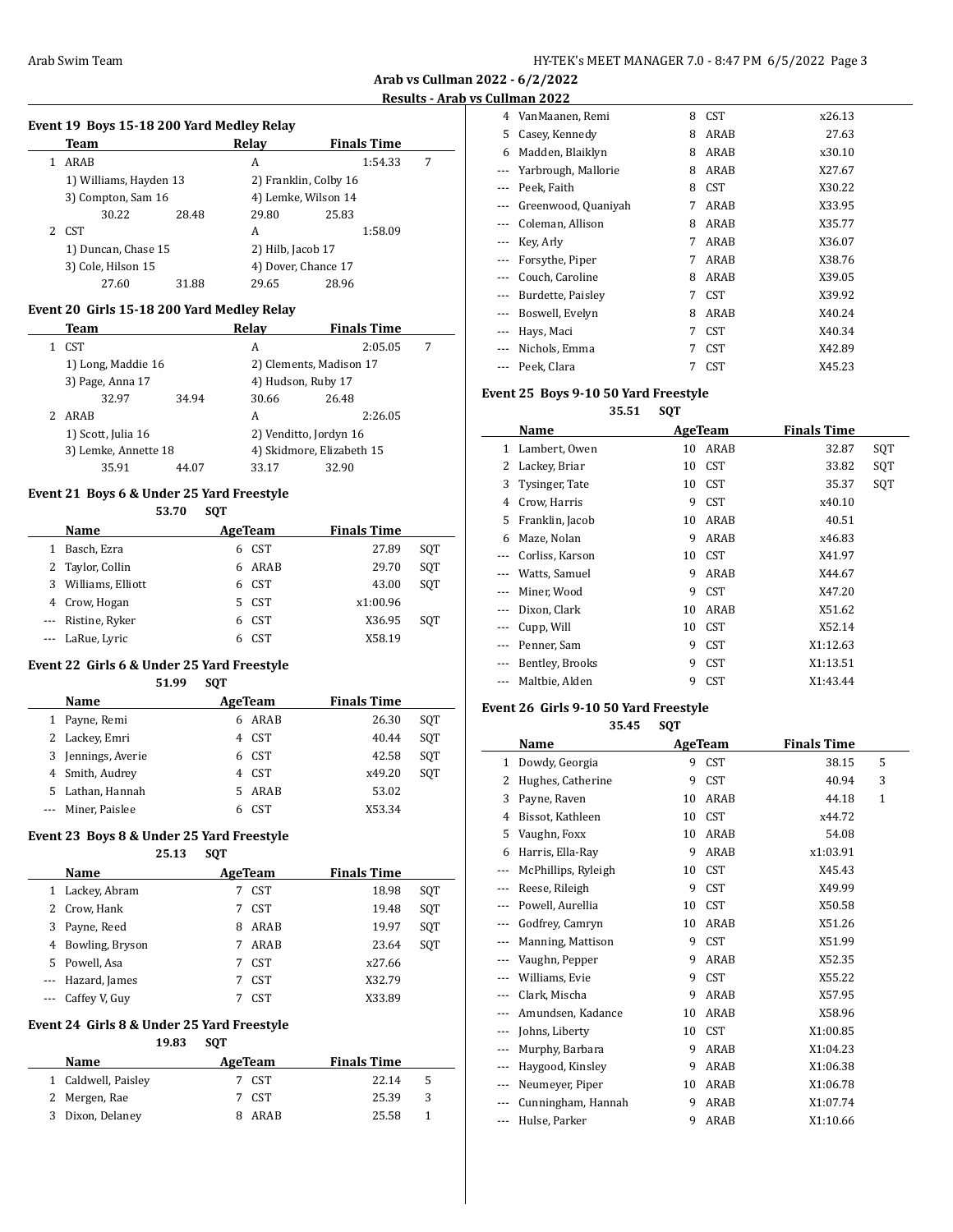| HY-TEK's MEET MANAGER 7.0 - 8:47 PM 6/5/2022 Page 4 |  |  |  |  |  |
|-----------------------------------------------------|--|--|--|--|--|
|-----------------------------------------------------|--|--|--|--|--|

 $\overline{a}$ 

 $\overline{a}$ 

| (Event 26 Girls 9-10 50 Yard Freestyle) |         |                    |  |  |  |
|-----------------------------------------|---------|--------------------|--|--|--|
| <b>Name</b>                             | AgeTeam | <b>Finals Time</b> |  |  |  |
| --- Johns, Madelyn                      | 9 CST   | X1:17.52           |  |  |  |
| --- Henry, Lily                         | ARAR    | X1:17.81           |  |  |  |

### **Event 27 Boys 11-12 50 Yard Freestyle**

|     | 33.69             | <b>SOT</b> |            |                    |     |
|-----|-------------------|------------|------------|--------------------|-----|
|     | Name              |            | AgeTeam    | <b>Finals Time</b> |     |
| 1   | Bowling, Bentley  | 11         | ARAB       | 30.25              | SQT |
| 2   | Watts, William    |            | 12 ARAB    | 34.66              | 3   |
| 3   | Scott, Joshua     |            | 12 ARAB    | x34.93             |     |
| 4   | Powell, Anakin    |            | 11 CST     | 35.51              | 1   |
| 5   | Stracener, Gunner |            | 12 CST     | 37.98              |     |
| 6   | Chambers, Reaid   |            | 11 CST     | x41.27             |     |
| --- | Lesley, Damon     |            | 12 ARAB    | X35.42             |     |
|     | --- Payne, Rowan  |            | 12 ARAB    | X43.12             |     |
|     | Stracener, Tytus  | 11         | <b>CST</b> | X44.68             |     |
|     | Gosline, Cooper   | 11         | ARAB       | X49.64             |     |

#### **Event 28 Girls 11-12 50 Yard Freestyle**

# **30.08 SQT Name Age Team Finals Time** 1 Lackey, Mika 12 CST 29.71 SQT 2 Hughes, Elizabeth 11 CST 32.70 3 3 Hazard, Anastasia 12 CST x38.99 4 Thomas, AnneMarie 11 ARAB 48.89 1 --- Bissot, Norah 12 CST X42.56

#### **Event 29 Boys 13-14 50 Yard Freestyle**

**27.80 SQT**

|   | <b>Name</b>          | AgeTeam | <b>Finals Time</b> |     |
|---|----------------------|---------|--------------------|-----|
|   | Fuller, Mason        | 13 CST  | 26.18              | SOT |
|   | 2 Williams, Hayden   | 13 ARAB | 26.23              | SOT |
| 3 | Lemke, Wilson        | 14 ARAB | 26.64              | SOT |
|   | 4 Tallent, Benjamin  | 13 ARAB | x31.62             |     |
|   | --- Kemp, John Heath | 14 ARAR | X44.76             |     |

#### **Event 30 Girls 13-14 50 Yard Freestyle 30.04 SQT**

|          | 30.04                | <b>SVI</b> |         |                    |     |
|----------|----------------------|------------|---------|--------------------|-----|
|          | Name                 |            | AgeTeam | <b>Finals Time</b> |     |
| 1        | Long, Caitlin        | 13         | CST     | 28.10              | SOT |
|          | 2 Shumate, Anderly   | 13         | ARAB    | 29.82              | SOT |
| 3        | Parks, Bailee        |            | 13 ARAB | 29.90              | SOT |
| 4        | Garrison, Emma       | 13.        | ARAB    | x30.42             |     |
| 5.       | Hilb, Rebekah        | 14         | CST.    | 34.41              |     |
| $\cdots$ | Justice, Cassidy     | 13.        | ARAB    | X32.07             |     |
|          | --- Neumeyer, Marley | 14         | ARAB    | X32.44             |     |

#### **Event 31 Boys 15-18 50 Yard Freestyle**

|    |                 | 25.06 | SOT |                  |                    |     |
|----|-----------------|-------|-----|------------------|--------------------|-----|
|    | <b>Name</b>     |       |     | AgeTeam          | <b>Finals Time</b> |     |
|    | 1 Hilb, Jacob   |       | 17  | CST.             | 24.26              | SOT |
|    | 2 Duncan, Chase |       |     | 15 CST           | 24.59              | SOT |
| 3. | Compton, Sam    |       |     | 16 ARAB          | 28.95              |     |
| 4  | Johanson, Scott |       | 18. | ARAB             | 29.47              |     |
| 5. | Dover, Chance   |       |     | CST <sup>-</sup> | x29.64             |     |

| Event 32 Girls 15-18 50 Yard Freestyle<br>29.80<br><b>SQT</b> |                     |    |                  |                    |     |  |  |  |
|---------------------------------------------------------------|---------------------|----|------------------|--------------------|-----|--|--|--|
|                                                               | Name                |    | AgeTeam          | <b>Finals Time</b> |     |  |  |  |
|                                                               | Clements, Madison   | 17 | CST <sup>.</sup> | 26.93              | SQT |  |  |  |
|                                                               | 2 Fuller, Morgan    |    | 15 CST           | 28.44              | SOT |  |  |  |
| 3                                                             | Page, Anna          | 17 | CST <sup>.</sup> | x28.98             | SOT |  |  |  |
| 4                                                             | Lemke, Annette      | 18 | ARAB             | 30.20              | 1   |  |  |  |
| 5                                                             | Scott, Julia        | 16 | ARAB             | 30.48              |     |  |  |  |
|                                                               | Skidmore, Elizabeth | 15 | ARAB             | X32.91             |     |  |  |  |
|                                                               | Kruger, FK          | 15 | CST <sup>-</sup> | X40.25             |     |  |  |  |

#### **Event 33 Boys 8 & Under 25 Yard Breaststroke 30.82 SQT**

| Name               |   | AgeTeam | <b>Finals Time</b> |     |
|--------------------|---|---------|--------------------|-----|
| 1 Harper, Reid     | 8 | ARAB    | 23.31              | SOT |
| 2 Bowling, Bryson  |   | ARAB    | 29.44              | SOT |
| 3 Lathan, Samuel   | 8 | ARAB    | x30.79             | SOT |
| 4 Hilb, James      |   | 7 CST   | 31.46              |     |
| 5 Powell, Asa      |   | 7 CST   | 35.80              |     |
| --- Taylor, Collin |   | ARAB    | X55.42             |     |

#### **Event 34 Girls 8 & Under 25 Yard Breaststroke**

**31.86 SQT**

|   | Name                 | AgeTeam |                  | <b>Finals Time</b> |     |
|---|----------------------|---------|------------------|--------------------|-----|
| 1 | Hughes, Lauren       |         | CST <sup>-</sup> | 25.06              | SOT |
|   | 2 Rodriguez, Harper  |         | CST.             | 30.28              | SOT |
|   | 3 Casey, Kennedy     |         | ARAB             | 34.59              |     |
|   | --- Hays, Maci       |         | 7 CST            | DO                 |     |
|   | --- Madden, Blaiklyn |         | ARAR             | DO                 |     |

# **Event 35 Boys 9-10 50 Yard Breaststroke**

**56.93 SQT**

| Name |                     |    | AgeTeam    | <b>Finals Time</b> |     |
|------|---------------------|----|------------|--------------------|-----|
|      | 1 Tysinger, Tate    | 10 | <b>CST</b> | 45.63              | SQT |
|      | 2 Yates, Colt       | 10 | ARAB       | 48.60              | SQT |
| 3    | Crow, Harris        | 9  | <b>CST</b> | 49.86              | SQT |
| 4    | Reese, Seth         | 10 | CST        | x58.68             |     |
|      | 5 Franklin, Jacob   | 10 | ARAB       | 58.79              |     |
| 6    | Lathan, Gabriel     | 10 | ARAB       | x1:01.43           |     |
|      | --- Corliss, Karson | 10 | <b>CST</b> | X1:03.68           |     |
|      | --- Watts, Samuel   | 9  | ARAB       | X1:07.26           |     |
|      | --- Cupp, Will      | 10 | <b>CST</b> | X1:21.09           |     |

### **Event 36 Girls 9-10 50 Yard Breaststroke**

**55.48 SQT**

|          | Name                 |    | AgeTeam    | <b>Finals Time</b> |     |
|----------|----------------------|----|------------|--------------------|-----|
|          | Hughes, Catherine    | 9  | <b>CST</b> | 50.52              | SOT |
|          | 2 Turner, Oakley     | 9  | <b>CST</b> | 55.38              | SQT |
| 3        | Florence, Azlynn     | 9  | <b>CST</b> | x57.62             |     |
| 4        | Harris, Elizabeth    | 9  | ARAB       | 58.90              | 1   |
| 5.       | Payne, Raven         | 10 | ARAB       | 1:02.32            |     |
|          | --- Powell, Aurellia | 10 | <b>CST</b> | X1:01.53           |     |
| $\cdots$ | Bissot, Kathleen     | 10 | <b>CST</b> | X1:02.85           |     |
|          | Murphy, Barbara      | 9  | ARAB       | DO                 |     |

# **Event 37 Boys 11-12 50 Yard Breaststroke**

**59.51 SQT**

| <b>Name</b>       | AgeTeam | <b>Finals Time</b> |       |
|-------------------|---------|--------------------|-------|
| 1 Franklin, Brody | 12 ARAB | 38.84              | - SOT |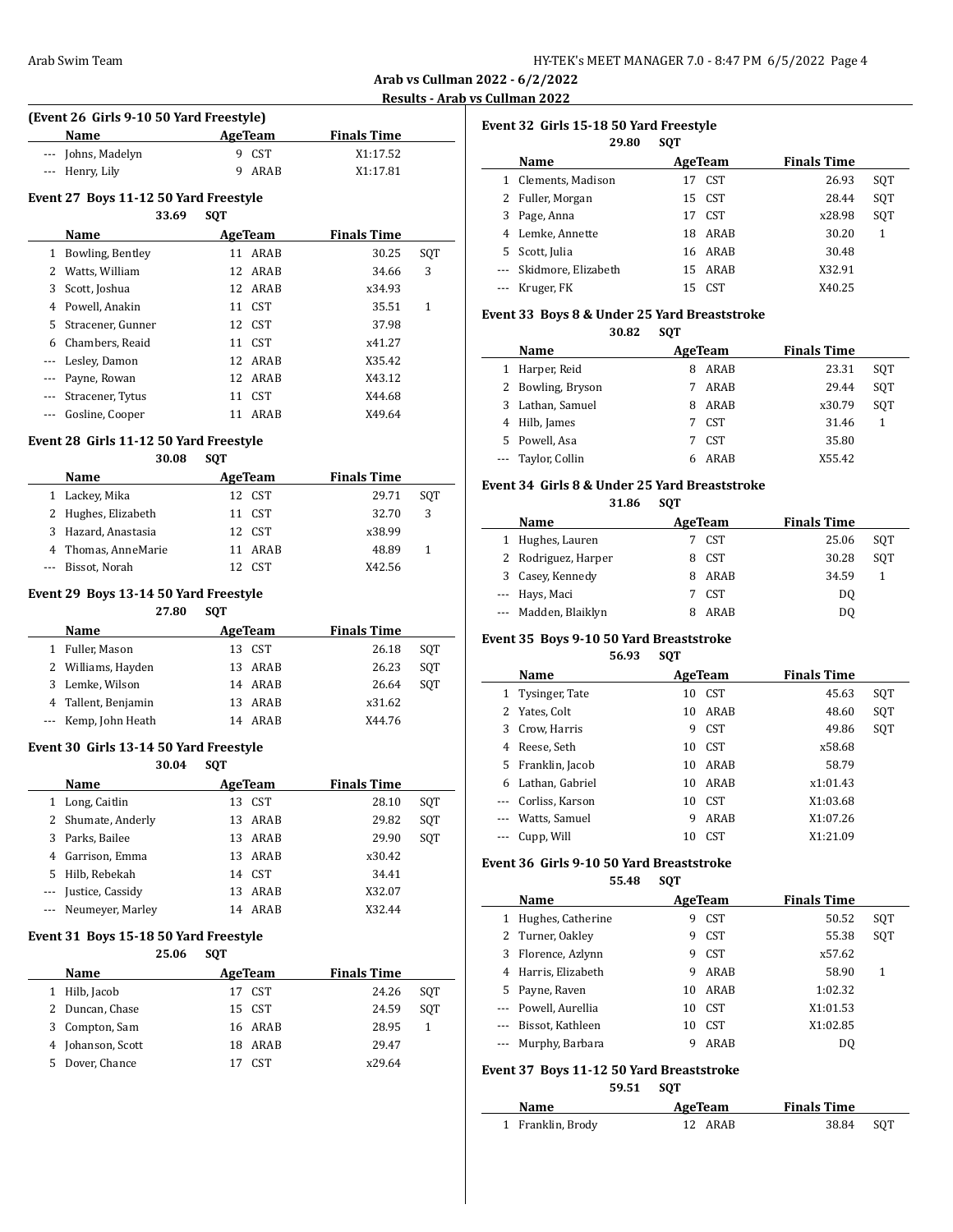# **(Event 37 Boys 11-12 50 Yard Breaststroke) Name Age Team Finals Time** 2 Watts, William 12 ARAB 44.73 SQT

|  | 3 Powell, Anakin    | 11 CST  | 50.06    | SOT |
|--|---------------------|---------|----------|-----|
|  | 4 Payne, Rowan      | 12 ARAB | x52.38   | SOT |
|  | 5 Chambers, Reaid   | 11 CST  | 59.71    |     |
|  | 6 Stracener, Gunner | 12 CST  | x1:09.09 |     |

# **Event 38 Girls 11-12 50 Yard Breaststroke**

#### **40.62 SQT**

|          | <b>Name</b>           |    | AgeTeam    | <b>Finals Time</b> |     |
|----------|-----------------------|----|------------|--------------------|-----|
| 1        | Lackey, Mika          | 12 | CST        | 37.40              | SQT |
|          | 2 Hughes, Elizabeth   | 11 | CST        | 41.40              | 3   |
| 3        | Harper, Karington     |    | 11 ARAB    | 42.20              | 1   |
|          | 4 Waddle, Karly       |    | 12 CST     | x44.58             |     |
|          | 5 Yates, Kara         |    | 12 ARAB    | 45.92              |     |
| $\cdots$ | Creel, Zella          | 11 | <b>CST</b> | X53.02             |     |
|          | --- Thomas, AnneMarie | 11 | ARAB       | D0                 |     |

# **Event 39 Boys 13-14 50 Yard Breaststroke**

|                   | 41.88 | <b>SOT</b> |         |                    |     |
|-------------------|-------|------------|---------|--------------------|-----|
| Name              |       |            | AgeTeam | <b>Finals Time</b> |     |
| 1 Tysinger, Rhett |       |            | 14 CST  | 36.34              | SOT |

# **Event 40 Girls 13-14 50 Yard Breaststroke**

|    | 43.36              | <b>SOT</b> |      |                    |     |
|----|--------------------|------------|------|--------------------|-----|
|    | Name               | AgeTeam    |      | <b>Finals Time</b> |     |
|    | 1 Long, Caitlin    | 13.        | CST  | 35.99              | SOT |
|    | 2 Shumate, Anderly | 13.        | ARAB | 36.94              | SOT |
| 3. | Yates, Kylie       | 14 ARAB    |      | 45.14              | 1   |
| 4  | Garrison, Emma     | 13         | ARAB | x46.11             |     |
|    | Justice, Cassidy   |            | ARAB | X46.59             |     |

# **Event 41 Boys 15-18 50 Yard Breaststroke**

#### **33.93 SQT**

| <b>Name</b>       | AgeTeam | <b>Finals Time</b> |     |
|-------------------|---------|--------------------|-----|
| 1 Franklin, Colby | 16 ARAB | 29.80              | SOT |
| 2 Hilb, Jacob     | 17 CST  | 31.44              | SOT |
| 3 Johanson, Scott | 18 ARAB | 37.66              |     |
| 4 Dover, Chance   | 17 CST  | 38.49              |     |

# **Event 42 Girls 15-18 50 Yard Breaststroke**

**37.17 SQT**

| Name               | AgeTeam | <b>Finals Time</b> |     |
|--------------------|---------|--------------------|-----|
| 1 Hudson, Ruby     | 17 CST  | 34.60              | SOT |
| 2 Haigh, Caroline  | 15 CST  | 37.82              | 3   |
| 3 Venditto, Jordyn | 16 ARAB | 45.33              |     |

# **Event 43 Boys 6 & Under 25 Yard Backstroke**

|   | 35.39              | <b>SOT</b> |            |                    |     |
|---|--------------------|------------|------------|--------------------|-----|
|   | Name               |            | AgeTeam    | <b>Finals Time</b> |     |
|   | Basch, Ezra        | 6          | <b>CST</b> | 33.07              | SOT |
|   | 2 Taylor, Collin   | 6          | ARAB       | 45.72              | 3   |
| 3 | Crow, Hogan        | 5.         | <b>CST</b> | 51.03              | 1   |
| 4 | Williams, Elliott  | 6          | <b>CST</b> | x1:05.81           |     |
|   | --- Ristine, Ryker | 6          | <b>CST</b> | X48.08             |     |
|   | LaRue, Lyric       | 6          | <b>CST</b> | X59.90             |     |

# **Event 44 Girls 6 & Under 25 Yard Backstroke**

|                    | 31.46 | <b>SOT</b> |            |                    |   |
|--------------------|-------|------------|------------|--------------------|---|
| Name               |       |            | AgeTeam    | <b>Finals Time</b> |   |
| Payne, Remi        |       |            | 6 ARAB     | 39.07              | 5 |
| 2 Jennings, Averie |       | 6.         | <b>CST</b> | 44.17              | 3 |
| 3 Lackey, Emri     |       |            | 4 CST      | 46.27              | 1 |
| 4 Smith, Audrey    |       | 4          | CST        | x55.05             |   |
| 5 Lathan, Hannah   |       | 5.         | ARAB       | 1:21.26            |   |
| --- Miner, Paislee |       |            | <b>CST</b> | X1:11.69           |   |

### **Event 45 Boys 8 & Under 25 Yard Backstroke**

**28.93 SQT**

|              | Name              |   | AgeTeam    | <b>Finals Time</b> |     |
|--------------|-------------------|---|------------|--------------------|-----|
| $\mathbf{1}$ | Crow, Hank        |   | 7 CST      | 20.37              | SOT |
|              | 2 Lackey, Abram   |   | 7 CST      | 24.90              | SOT |
|              | 3 Payne, Reed     | 8 | ARAB       | 26.07              | SOT |
|              | 4 Lathan, Samuel  | 8 | ARAB       | 27.73              | SOT |
|              | 5 Hazard, James   |   | 7 CST      | x42.44             |     |
|              | --- Caffey V, Guy |   | <b>CST</b> | X40.75             |     |

# **Event 46 Girls 8 & Under 25 Yard Backstroke**

**26.74 SQT**

|          | Name                      |   | <b>AgeTeam</b> | <b>Finals Time</b> |   |
|----------|---------------------------|---|----------------|--------------------|---|
| 1        | Munoz, Harper             | 7 | ARAB           | 27.00              | 5 |
| 2        | Jimenez-Yates, Floricelda | 8 | ARAB           | 27.16              | 3 |
| 3        | Rodriguez, Harper         | 8 | <b>CST</b>     | 28.34              | 1 |
| 4        | VanMaanen, Remi           | 8 | <b>CST</b>     | 31.27              |   |
| 5        | Caldwell, Paisley         | 7 | <b>CST</b>     | x34.72             |   |
| 6        | Holt, Raychel             | 8 | ARAB           | x40.13             |   |
|          | Dixon, Delaney            | 8 | ARAB           | X31.10             |   |
| ---      | Burdette, Paisley         | 7 | <b>CST</b>     | X34.10             |   |
| ---      | Mergen, Rae               | 7 | <b>CST</b>     | X35.30             |   |
|          | Yarbrough, Mallorie       | 8 | ARAB           | X38.10             |   |
|          | Peek, Faith               | 8 | <b>CST</b>     | X38.13             |   |
|          | Key, Arly                 | 7 | ARAB           | X40.57             |   |
| ---      | Couch, Caroline           | 8 | ARAB           | X41.91             |   |
|          | Boswell, Evelyn           | 8 | ARAB           | X43.28             |   |
| $---$    | Peek, Clara               | 7 | <b>CST</b>     | X46.70             |   |
| ---      | Greenwood, Quaniyah       | 7 | ARAB           | X48.54             |   |
| ---      | Coleman, Allison          | 8 | ARAB           | X52.73             |   |
| $- - -$  | Nichols, Emma             | 7 | <b>CST</b>     | X1:03.37           |   |
|          | Forsythe, Piper           | 7 | ARAB           | XDO                |   |
| $\cdots$ | Hays, Maci                | 7 | <b>CST</b>     | <b>XDQ</b>         |   |

# **Event 47 Boys 9-10 50 Yard Backstroke**

**48.15 SQT**

|                                                                                                                                                                                                                                                                                                                                                                                              | Name                |    | AgeTeam    | <b>Finals Time</b> |     |
|----------------------------------------------------------------------------------------------------------------------------------------------------------------------------------------------------------------------------------------------------------------------------------------------------------------------------------------------------------------------------------------------|---------------------|----|------------|--------------------|-----|
| $\mathbf{1}$                                                                                                                                                                                                                                                                                                                                                                                 | Berryhill, Griffin  | 9  | <b>CST</b> | 37.79              | SQT |
|                                                                                                                                                                                                                                                                                                                                                                                              | 2 Lambert, Owen     | 10 | ARAB       | 42.58              | SQT |
| 3                                                                                                                                                                                                                                                                                                                                                                                            | Lathan, Gabriel     | 10 | ARAB       | 54.68              | 1   |
| 4                                                                                                                                                                                                                                                                                                                                                                                            | Miner, Wood         | 9  | <b>CST</b> | 55.46              |     |
| 5.                                                                                                                                                                                                                                                                                                                                                                                           | Maze. Nolan         | 9  | ARAB       | x56.34             |     |
| 6                                                                                                                                                                                                                                                                                                                                                                                            | Cupp, Will          | 10 | <b>CST</b> | x1:19.42           |     |
| $\cdots$                                                                                                                                                                                                                                                                                                                                                                                     | Dixon, Clark        | 10 | ARAB       | X1:12.95           |     |
|                                                                                                                                                                                                                                                                                                                                                                                              | --- Penner, Sam     | 9  | <b>CST</b> | X1:26.52           |     |
| $\frac{1}{2} \frac{1}{2} \frac{1}{2} \frac{1}{2} \frac{1}{2} \frac{1}{2} \frac{1}{2} \frac{1}{2} \frac{1}{2} \frac{1}{2} \frac{1}{2} \frac{1}{2} \frac{1}{2} \frac{1}{2} \frac{1}{2} \frac{1}{2} \frac{1}{2} \frac{1}{2} \frac{1}{2} \frac{1}{2} \frac{1}{2} \frac{1}{2} \frac{1}{2} \frac{1}{2} \frac{1}{2} \frac{1}{2} \frac{1}{2} \frac{1}{2} \frac{1}{2} \frac{1}{2} \frac{1}{2} \frac{$ | Maltbie, Alden      | 9  | <b>CST</b> | X1:35.83           |     |
|                                                                                                                                                                                                                                                                                                                                                                                              | --- Bentley, Brooks | 9  | <b>CST</b> | X1:37.07           |     |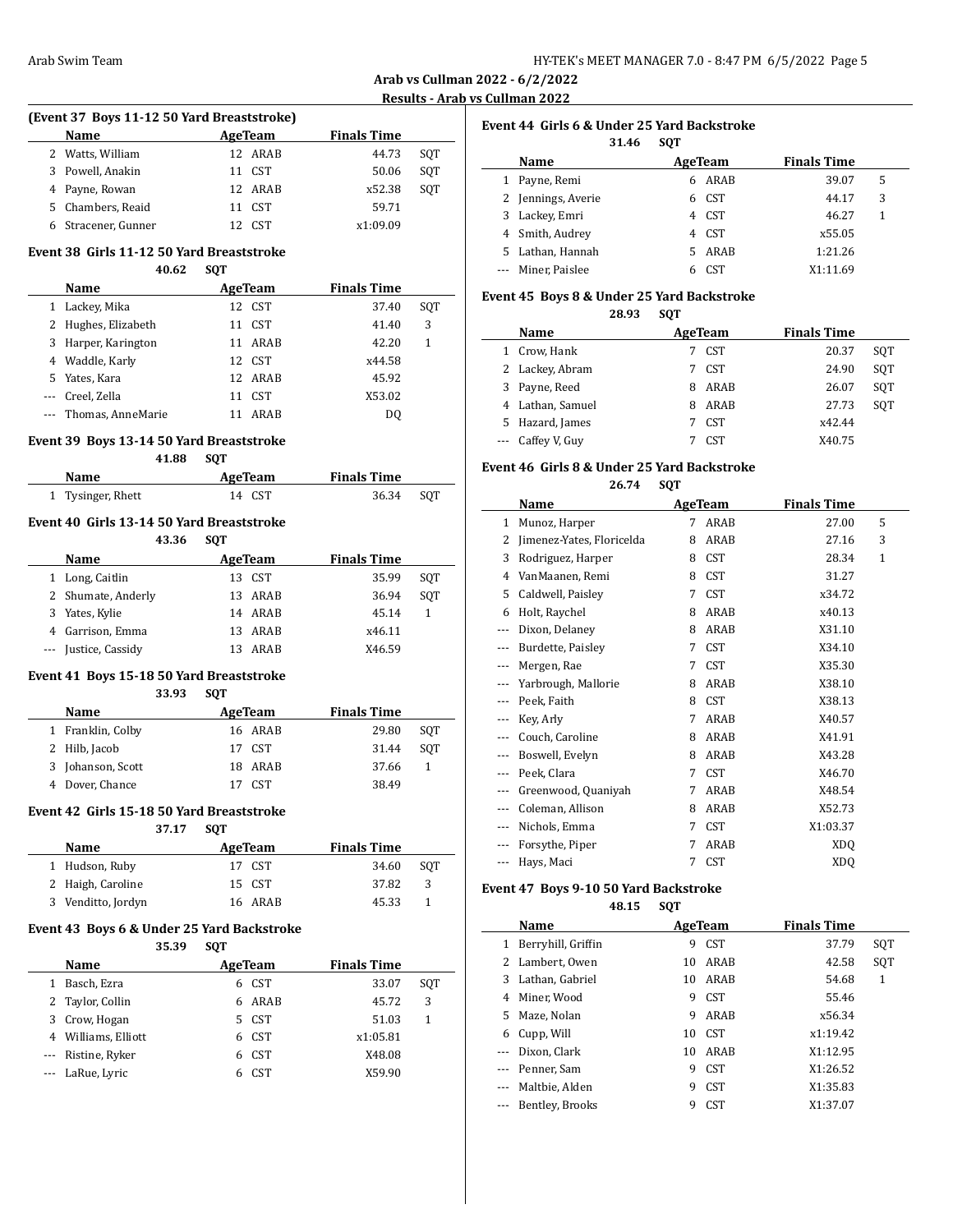**Arab vs Cullman 2022 - 6/2/2022**

# **Results - Arab vs Cullman 2022**

#### **Event 48 Girls 9-10 50 Yard Backstroke**

|                | 42.95               | SQT |                |                    |   |
|----------------|---------------------|-----|----------------|--------------------|---|
|                | Name                |     | <b>AgeTeam</b> | <b>Finals Time</b> |   |
| 1              | Florence, Azlynn    | 9   | <b>CST</b>     | 48.74              | 5 |
| 2              | Williams, Brooklyn  | 9   | ARAB           | 49.29              | 3 |
| 3              | Boatwright, Aubrey  | 9   | ARAB           | 53.08              | 1 |
| 4              | Vaughn, Foxx        | 10  | ARAB           | x1:03.54           |   |
| ---            | McPhillips, Ryleigh | 10  | <b>CST</b>     | X56.93             |   |
| ---            | Murphy, Barbara     | 9   | ARAB           | X1:04.31           |   |
| $---$          | Godfrey, Camryn     | 10  | ARAB           | X1:04.77           |   |
|                | Manning, Mattison   | 9   | <b>CST</b>     | X1:06.66           |   |
| $---$          | Henry, Lily         | 9   | ARAB           | X1:08.75           |   |
|                | Vaughn, Pepper      | 9   | ARAB           | X1:09.66           |   |
| ---            | Cunningham, Hannah  | 9   | ARAB           | X1:10.15           |   |
| $---$          | Harris, Ella-Ray    | 9   | ARAB           | X1:13.08           |   |
| $\overline{a}$ | Johns, Madelyn      | 9   | <b>CST</b>     | X1:13.42           |   |
| $---$          | Clark, Mischa       | 9   | ARAB           | X1:14.58           |   |
|                | Neumeyer, Piper     | 10  | ARAB           | X1:25.77           |   |
| $---$          | Johns, Liberty      | 10  | <b>CST</b>     | X1:31.18           |   |
| $- - -$        | Hulse, Parker       | 9   | ARAB           | X1:40.81           |   |
| ---            | Amundsen, Kadance   | 10  | ARAB           | XD <sub>0</sub>    |   |
| $---$          | Bissot, Kathleen    | 10  | <b>CST</b>     | DQ                 |   |

### **Event 49 Boys 11-12 50 Yard Backstroke**

#### **48.63 SQT**

|          | Name                 | AgeTeam |            | <b>Finals Time</b> |     |
|----------|----------------------|---------|------------|--------------------|-----|
|          | Bowling, Bentley     |         | 11 ARAB    | 35.83              | SOT |
|          | Scott, Joshua        |         | 12 ARAB    | 39.46              | SOT |
| 3        | Cole, Griffin        |         | 11 CST     | 44.92              | SOT |
| 4        | Watts, William       |         | 12 ARAB    | x45.15             | SOT |
| 5.       | Stracener, Tytus     | 11      | <b>CST</b> | 53.65              |     |
|          | --- Lesley, Damon    |         | 12 ARAB    | X50.05             |     |
| $\cdots$ | Gosline, Cooper      | 11      | ARAB       | X57.13             |     |
|          | --- Williams, Fuller |         | <b>CST</b> | DO                 |     |

#### **Event 50 Girls 11-12 50 Yard Backstroke**

**38.00 SQT**

|    | Name                |    | AgeTeam          | <b>Finals Time</b> |   |
|----|---------------------|----|------------------|--------------------|---|
|    | 1 Harper, Karington |    | 11 ARAB          | 38.58              | 5 |
|    | 2 Waddle, Karly     |    | 12 CST           | 39.20              | 3 |
| 3. | Yates. Kara         |    | 12 ARAB          | 41.57              | 1 |
|    | 4 Hazard, Anastasia |    | 12 CST           | 42.35              |   |
| 5. | Creel, Zella        | 11 | CST <sup>.</sup> | x52.22             |   |
|    | Bissot, Norah       |    | 12 CST           | X52.58             |   |

#### **Event 51 Boys 13-14 50 Yard Backstroke**

| 36.77 | SOT |
|-------|-----|
|       |     |

| Name                   | AgeTeam    | <b>Finals Time</b> |     |
|------------------------|------------|--------------------|-----|
| 1 Williams, Hayden     | 13 ARAB    | 30.03              | SOT |
| 2 Tysinger, Rhett      | 14 CST     | 32.46              | SOT |
| 3 Smith, Camp          | 13 CST     | 36.24              | SOT |
| 4 Tallent, Benjamin    | 13 ARAB    | 40.51              |     |
| Kemp, John Heath<br>5. | ARAR<br>14 | x57.50             |     |

# **Event 52 Girls 13-14 50 Yard Backstroke**

**34.29 SQT**

| <b>Name</b>        | AgeTeam | <b>Finals Time</b> |
|--------------------|---------|--------------------|
| 1 Cupp, Ella       | 13 CST  | 33.82<br>SOT       |
| 2 Neumeyer, Marley | 14 ARAR | 37.88<br>-3        |

|                                        | 3 Hilb, Rebekah | 14 CST | 39.07 |  |  |  |
|----------------------------------------|-----------------|--------|-------|--|--|--|
| Event 53 Boys 15-18 50 Yard Backstroke |                 |        |       |  |  |  |
|                                        | 29.11 SOT       |        |       |  |  |  |

| Name            | AgeTeam | <b>Finals Time</b> |     |
|-----------------|---------|--------------------|-----|
| 1 Duncan, Chase | 15 CST  | 27.57              | SOT |
| 2 Compton, Sam  | 16 ARAB | 35.39              | -3  |
| 3 Dover, Chance | 17 CST  | 39.22              |     |

# **Event 54 Girls 15-18 50 Yard Backstroke**

#### **33.06 SQT**

| Name                  | AgeTeam    | <b>Finals Time</b> |
|-----------------------|------------|--------------------|
| 1 Fuller, Morgan      | 15 CST     | 5<br>33.79         |
| 2 Long, Maddie        | 16 CST     | 33.98<br>3         |
| 3 Scott, Julia        | 16 ARAB    | 35.64              |
| 4 Lemke, Annette      | 18 ARAB    | 38.85              |
| 5 Skidmore, Elizabeth | 15 ARAB    | x42.47             |
| 6 Kruger, FK          | <b>CST</b> | x44.69             |

#### **Event 55 Boys 8 & Under 25 Yard Butterfly**

**28.83 SQT**

|  | Name              |   | AgeTeam    | <b>Finals Time</b> |     |
|--|-------------------|---|------------|--------------------|-----|
|  | 1 Harper, Reid    | 8 | ARAB       | 19.29              | SOT |
|  | 2 Crow, Hank      |   | 7 CST      | 25.04              | SOT |
|  | 3 Payne, Reed     |   | 8 ARAB     | 27.41              | SOT |
|  | 4 Hilb, James     |   | 7 CST      | 36.43              |     |
|  | 5 Bowling, Bryson | 7 | ARAB       | x39.66             |     |
|  | --- Basch, Ezra   |   | <b>CST</b> | DO                 |     |

#### **Event 56 Girls 8 & Under 25 Yard Butterfly**

**36.42 SQT**

|   | Name                        | AgeTeam         | <b>Finals Time</b> |     |
|---|-----------------------------|-----------------|--------------------|-----|
| 1 | Rodriguez, Harper           | <b>CST</b><br>8 | 25.05              | SOT |
|   | 2 Hughes, Lauren            | <b>CST</b><br>7 | 25.09              | SOT |
|   | 3 Jimenez-Yates, Floricelda | ARAB<br>8       | 25.63              | SOT |
|   | 4 Holt, Raychel             | ARAB<br>8       | 30.63              | SOT |
|   | 5 Munoz, Harper             | ARAB<br>7       | x35.36             | SOT |
|   | --- Peek, Faith             | <b>CST</b><br>8 | D <sub>0</sub>     |     |
|   | --- Madden, Blaiklyn        | ARAB<br>8       | XDO                |     |

#### **Event 57 Boys 9-10 50 Yard Butterfly**

**43.31 SQT**

| AgeTeam<br>Name      |     |                  | <b>Finals Time</b> |     |  |
|----------------------|-----|------------------|--------------------|-----|--|
| 1 Berryhill, Griffin | 9   | CST              | 39.11              | SOT |  |
| 2 Corliss, Karson    | 10  | <b>CST</b>       | 56.02              | 3   |  |
| 3 Watts, Samuel      | 9   | ARAB             | 1:04.34            |     |  |
| 4 Maze, Nolan        | q,  | ARAB             | 1:07.84            |     |  |
| 5 Dixon, Clark       | 10. | ARAB             | x1:12.71           |     |  |
| Miner, Wood          |     | CST <sup>.</sup> | x1:14.09           |     |  |

#### **Event 58 Girls 9-10 50 Yard Butterfly**

**55.69 SQT**

|   | Name                    | AgeTeam |                  | <b>Finals Time</b> |     |
|---|-------------------------|---------|------------------|--------------------|-----|
| 1 | Dowdy, Georgia          | 9       | <b>CST</b>       | 43.78              | SOT |
|   | 2 Basch, Preslie        | 10      | <b>CST</b>       | 48.74              | SOT |
| 3 | Williams, Brooklyn      | 9       | ARAB             | 49.67              | SOT |
|   | 4 Turner, Oakley        | 9       | <b>CST</b>       | x51.13             | SOT |
|   | 5 Payne, Raven          | 10      | ARAB             | 1:00.78            |     |
|   | --- McPhillips, Ryleigh | 10      | CST <sup>.</sup> | X1:06.79           |     |
|   | Godfrey, Camryn         | 10      | ARAR             | X1:08.31           |     |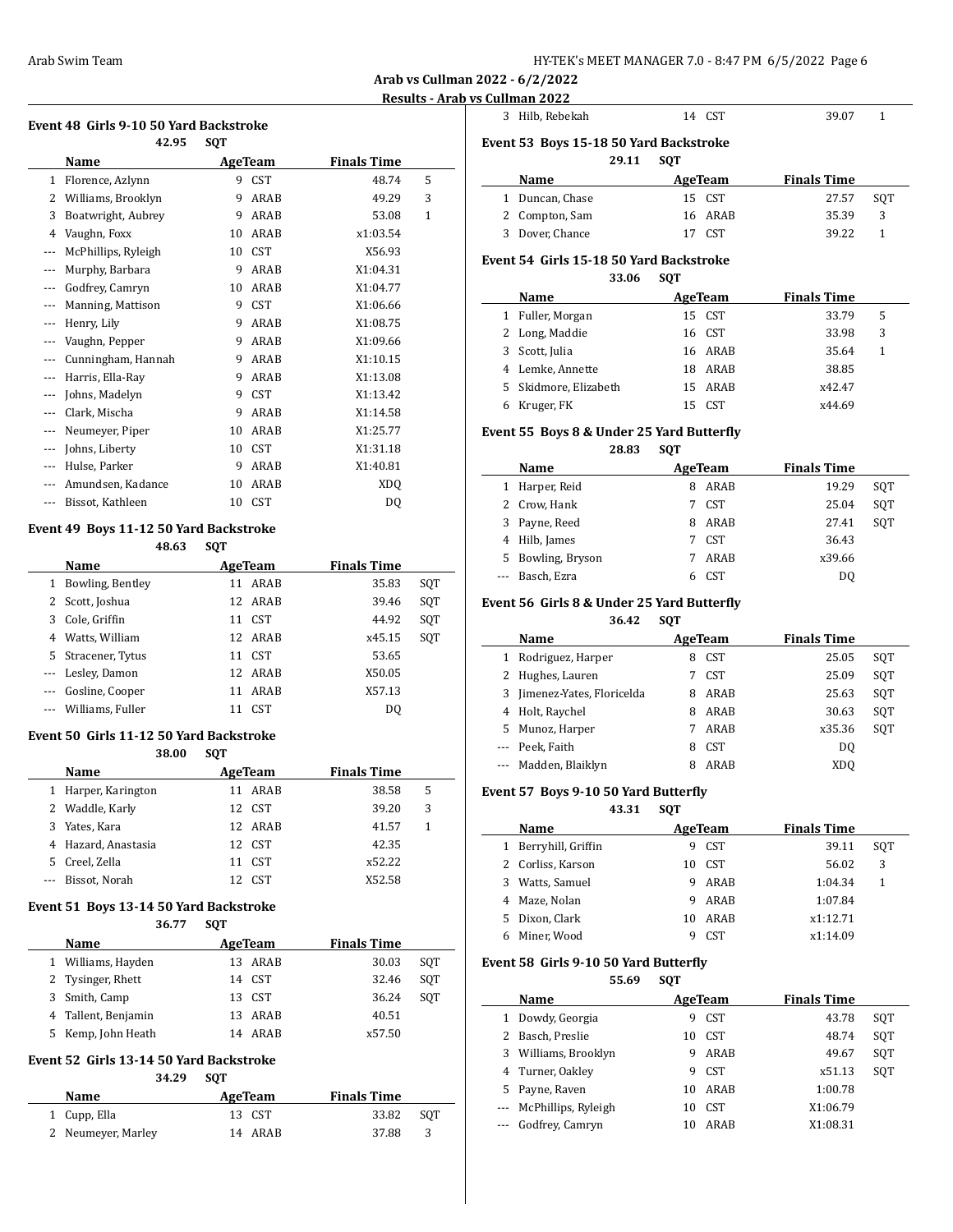**Arab vs Cullman 2022 - 6/2/2022 <u>S Cullman 2022</u>** 

|              |                                                 |                          |                  |                    | <b>Arab vs Cullman 202</b>  |
|--------------|-------------------------------------------------|--------------------------|------------------|--------------------|-----------------------------|
|              |                                                 |                          |                  |                    | <b>Results - Arab vs Cu</b> |
|              | (Event 58 Girls 9-10 50 Yard Butterfly)         |                          |                  |                    | Ev                          |
|              | Name                                            |                          | <b>AgeTeam</b>   | <b>Finals Time</b> |                             |
|              | --- Harris, Ella-Ray                            |                          | 9 ARAB           | X1:12.26           |                             |
|              | --- Williams, Evie                              |                          | 9 CST            | X1:12.33           |                             |
|              | --- Neumeyer, Piper                             |                          | 10 ARAB          | X1:31.55           |                             |
|              | --- Vaughn, Pepper                              |                          | 9 ARAB           | DQ                 |                             |
|              | Event 59 Boys 11-12 50 Yard Butterfly           |                          |                  |                    |                             |
|              | 46.11                                           | <b>SQT</b>               |                  |                    |                             |
|              | Name                                            | <b>Example 2</b> AgeTeam |                  | <b>Finals Time</b> |                             |
|              | 1 Bowling, Bentley                              |                          | 11 ARAB          | 34.87              | SQT<br>Ev                   |
|              | 2 Cole, Griffin                                 | 11                       | <b>CST</b>       | 44.65              | SQT                         |
|              | 3 Powell, Anakin                                |                          | 11 CST           | 44.54              | SQT                         |
|              | 4 Payne, Rowan                                  |                          | 12 ARAB          | 1:00.16            |                             |
|              | 5 Williams, Fuller                              |                          | 11 CST           | x1:02.24           |                             |
|              | --- Lesley, Damon                               |                          | 12 ARAB          | <b>XDQ</b>         |                             |
|              |                                                 |                          |                  |                    |                             |
|              | Event 60 Girls 11-12 50 Yard Butterfly<br>34.05 | <b>SQT</b>               |                  |                    |                             |
|              |                                                 |                          |                  | <b>Finals Time</b> |                             |
|              | Name                                            |                          | <b>AgeTeam</b>   |                    |                             |
|              | 1 Lackey, Mika                                  |                          | 12 CST           | 35.11              | 5                           |
|              | 2 Hudson, Edie                                  |                          | 11 CST<br>12 CST | 38.83              | 3                           |
|              | 3 Hazard, Anastasia                             |                          |                  | x46.16             |                             |
|              | --- Thomas, AnneMarie                           |                          | 11 ARAB          | DQ                 | 1                           |
|              | Event 61 Boys 13-14 50 Yard Butterfly           |                          |                  |                    |                             |
|              | 30.52                                           | <b>SQT</b>               |                  |                    |                             |
|              | Name                                            |                          | AgeTeam          | <b>Finals Time</b> |                             |
|              | 1 Fuller, Mason                                 |                          | 13 CST           | 28.59              | SQT                         |
|              | 2 Lemke, Wilson                                 |                          | 14 ARAB          | 28.91              | SQT                         |
|              | 3 Smith, Camp                                   |                          | 13 CST           | 34.60              | 1                           |
|              | 4 Tallent, Benjamin                             |                          | 13 ARAB          | 42.32              |                             |
| ---          | Kemp, John Heath                                |                          | 14 ARAB          | DQ                 | Ev                          |
|              | Event 62 Girls 13-14 50 Yard Butterfly          |                          |                  |                    |                             |
|              | 32.99                                           | <b>SQT</b>               |                  |                    |                             |
|              | Name                                            |                          | AgeTeam          | <b>Finals Time</b> |                             |
|              | 1 Long, Caitlin                                 |                          | 13 CST           | 30.12              | SQT                         |
|              | 2 Parks, Bailee                                 |                          | 13 ARAB          | 34.46              | 3                           |
|              | 3 Yates, Kylie                                  |                          | 14 ARAB          | 39.22              | 1                           |
|              |                                                 |                          |                  |                    |                             |
|              | Event 63 Boys 15-18 50 Yard Butterfly           |                          |                  |                    |                             |
|              | 26.78                                           | <b>SQT</b>               |                  |                    |                             |
|              | Name                                            |                          | AgeTeam          | <b>Finals Time</b> |                             |
| $\mathbf{1}$ | Hilb, Jacob                                     |                          | 17 CST           | 26.25              | SQT                         |
| 2            | Franklin, Colby                                 | 16                       | ARAB             | 27.05              | 3                           |
| 3            | Cole, Hilson                                    | 15                       | <b>CST</b>       | 29.94              | 1                           |
| 4            | Compton, Sam                                    |                          | 16 ARAB          | 30.34              |                             |
| 5            | Johanson, Scott                                 |                          | 18 ARAB          | x37.33             |                             |
|              | Event 64 Girls 15-18 50 Yard Butterfly          |                          |                  |                    |                             |
|              | 30.63                                           | <b>SQT</b>               |                  |                    |                             |
|              | Name                                            |                          | <b>AgeTeam</b>   | <b>Finals Time</b> |                             |
| $\mathbf{1}$ | Clements, Madison                               |                          | 17 CST           | 29.00              | SQT                         |
| 2            | Hudson, Ruby                                    | 17                       | CST              | 29.88              | SQT                         |
| 3            | Page, Anna                                      | 17                       | <b>CST</b>       | x31.30             |                             |
| 4            | Lemke, Annette                                  |                          | 18 ARAB          | 34.71              | 1                           |
|              | Long, Maddie                                    |                          | 16 CST           | X31.63             |                             |
|              |                                                 |                          |                  |                    |                             |

| Event 65 Boys 8 & Under 50 Yard Freestyle |                       |            |            |                    |     |  |  |  |
|-------------------------------------------|-----------------------|------------|------------|--------------------|-----|--|--|--|
|                                           | 1:01.20               | <b>SOT</b> |            |                    |     |  |  |  |
|                                           | Name                  |            | AgeTeam    | <b>Finals Time</b> |     |  |  |  |
|                                           | Lathan, Samuel        | 8          | ARAB       | 47.89              | SOT |  |  |  |
|                                           | Hilb, James           | 7          | <b>CST</b> | 1:03.72            | 3   |  |  |  |
| 3                                         | Hazard, James         | 7          | <b>CST</b> | 1:19.49            | 1   |  |  |  |
| 4                                         | Caffey V, Guy         |            | <b>CST</b> | x1:23.59           |     |  |  |  |
|                                           | --- Williams, Elliott | 6          | CST        | X1:38.94           |     |  |  |  |
|                                           | --- Ristine, Ryker    | h          | <b>CST</b> | X1:43.60           |     |  |  |  |

# **Event 66 Girls 8 & Under 50 Yard Freestyle**

**43.54 SQT**

|     | Name                |   | AgeTeam    | <b>Finals Time</b> |              |  |
|-----|---------------------|---|------------|--------------------|--------------|--|
| 1   | Munoz, Harper       | 7 | ARAB       | 58.24              | 5            |  |
| 2   | Mergen, Rae         | 7 | <b>CST</b> | 1:00.60            | 3            |  |
| 3   | VanMaanen, Remi     | 8 | <b>CST</b> | 1:01.32            | $\mathbf{1}$ |  |
| 4   | Casey, Kennedy      | 8 | ARAB       | 1:07.80            |              |  |
| 5   | Peek, Clara         | 7 | <b>CST</b> | x1:51.19           |              |  |
| $-$ | Dixon, Delaney      | 8 | ARAB       | X1:03.43           |              |  |
| --- | Yarbrough, Mallorie | 8 | ARAB       | X1:08.78           |              |  |
| --- | Payne, Remi         | 6 | ARAB       | X1:11.08           |              |  |
| --- | Greenwood, Quaniyah | 7 | ARAB       | X1:28.73           |              |  |
| --- | Burdette, Paisley   | 7 | <b>CST</b> | X1:29.44           |              |  |
| --- | Key, Arly           | 7 | ARAB       | X1:30.92           |              |  |
| --- | Forsythe, Piper     | 7 | ARAB       | X1:36.39           |              |  |
|     | Nichols, Emma       | 7 | <b>CST</b> | X1:40.16           |              |  |
| --- | Couch, Caroline     | 8 | ARAB       | X1:42.86           |              |  |
| --- | Boswell, Evelyn     | 8 | ARAB       | X1:50.10           |              |  |
| --- | Lackey, Emri        | 4 | <b>CST</b> | X1:50.64           |              |  |
| --- | Miner, Paislee      | 6 | <b>CST</b> | X2:08.62           |              |  |

# **Event 67 Boys 9-10 100 Yard Freestyle**

**1:22.28 SQT**

|    | Name               |         | AgeTeam |            | <b>Finals Time</b> |     |
|----|--------------------|---------|---------|------------|--------------------|-----|
|    | 1 Lackey, Briar    |         |         | 10 CST     | 1:13.38            | SQT |
|    | 35.09              | 38.29   |         |            |                    |     |
| 2  | Berryhill, Griffin |         | 9       | CST        | 1:13.93            | SQT |
|    | 35.91              | 38.02   |         |            |                    |     |
| 3  | Lambert, Owen      |         | 10      | ARAB       | 1:15.09            | SQT |
|    | 35.89              | 39.20   |         |            |                    |     |
| 4  | Yates, Colt        |         | 10      | ARAB       | 1:19.01            | SQT |
|    | 36.45              | 42.56   |         |            |                    |     |
| 5. | Reese, Seth        |         |         | 10 CST     | x1:32.95           |     |
|    | 43.98              | 48.97   |         |            |                    |     |
| 6  | Franklin, Jacob    |         | 10      | ARAB       | x1:33.01           |     |
|    | 44.56              | 48.45   |         |            |                    |     |
|    | Lathan, Gabriel    |         | 10      | ARAB       | X1:48.32           |     |
|    | 53.78              | 54.54   |         |            |                    |     |
|    | Penner, Sam        |         | 9       | <b>CST</b> | X2:51.96           |     |
|    | 1:17.99            | 1:33.97 |         |            |                    |     |
|    | Bentley, Brooks    |         | 9       | <b>CST</b> | X2:53.68           |     |
|    | 1:22.64            | 1:31.04 |         |            |                    |     |
|    | Maltbie, Alden     |         | 9       | CST        | <b>XDQ</b>         |     |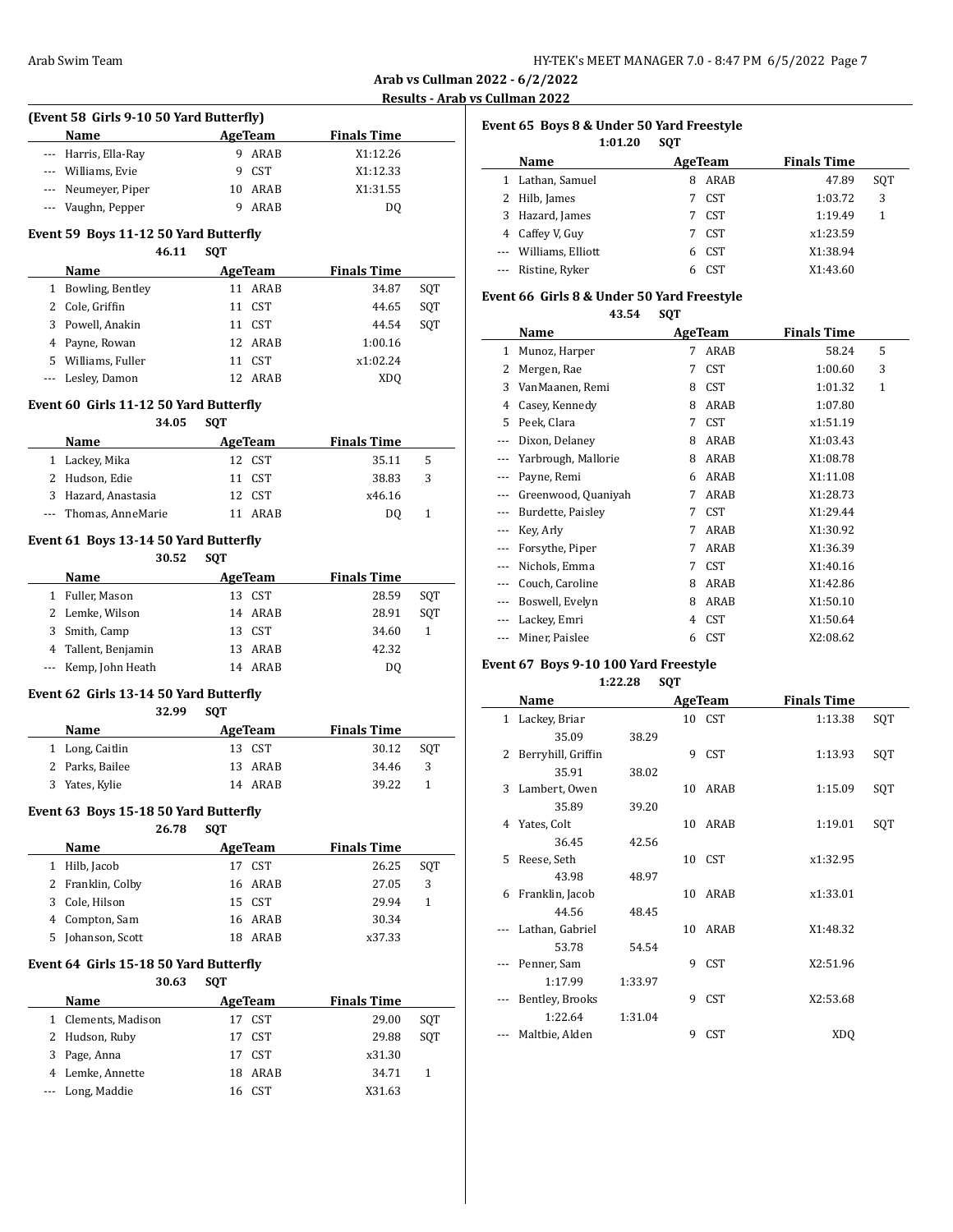# **Event 68 Girls 9-10 100 Yard Freestyle**

|     | 1:35.69              |         | SQT |                |                    |     |
|-----|----------------------|---------|-----|----------------|--------------------|-----|
|     | Name                 |         |     | <b>AgeTeam</b> | <b>Finals Time</b> |     |
|     | 1 Basch, Preslie     |         |     | 10 CST         | 1:32.66            | SQT |
|     | 43.34                | 49.32   |     |                |                    |     |
| 2   | Turner, Oakley       |         | 9   | CST            | 1:36.26            | 3   |
|     | 43.82                | 52.44   |     |                |                    |     |
| 3   | Harris, Elizabeth    |         | 9   | ARAB           | 1:40.09            | 1   |
|     | 50.91                | 49.18   |     |                |                    |     |
|     | 4 Boatwright, Aubrey |         | 9   | ARAB           | 1:55.39            |     |
|     | 54.01                | 1:01.38 |     |                |                    |     |
|     | 5 Williams, Brooklyn |         | 9   | ARAB           | x3:03.34           |     |
|     | 1:45.05              | 1:18.29 |     |                |                    |     |
| --- | Reese, Rileigh       |         | 9   | CST            | X1:52.44           |     |
|     | 52.39                | 1:00.05 |     |                |                    |     |
|     | Williams, Evie       |         | 9   | CST            | X2:03.10           |     |
|     | 56.52                | 1:06.58 |     |                |                    |     |
|     | Vaughn, Foxx         |         | 10  | ARAB           | X2:05.66           |     |
|     | 57.73                | 1:07.93 |     |                |                    |     |
|     | Manning, Mattison    |         |     | 9 CST          | X2:08.26           |     |
|     | 1:01.22              | 1:07.04 |     |                |                    |     |
| --- | Clark, Mischa        |         | 9   | ARAB           | X2:17.67           |     |
|     | 2:17.74              |         |     |                |                    |     |
| --- | Johns, Liberty       |         |     | 10 CST         | X2:24.47           |     |
|     | 1:05.30              | 1:19.17 |     |                |                    |     |
|     | Amundsen, Kadance    |         |     | 10 ARAB        | X2:32.41           |     |
|     | 1:02.68              | 1:29.73 |     |                |                    |     |
| --- | Johns, Madelyn       |         |     | 9 CST          | X2:54.38           |     |
|     | 1:17.53              | 1:36.85 |     |                |                    |     |
| --- | Hulse, Parker        |         | 9   | ARAB           | X3:03.92           |     |
|     | 3:03.94              |         |     |                |                    |     |
| --- | Henry, Lily          |         | 9   | ARAB           | X3:34.26           |     |
|     | 1:29.31              | 2:04.95 |     |                |                    |     |
|     | Cunningham, Hannah   |         | 9   | ARAB           | XD <sub>O</sub>    |     |
|     | 1:13.90              |         |     |                |                    |     |

# **Event 69 Boys 11-12 100 Yard Freestyle**

**1:22.11 SQT**

|   | Name             |       | AgeTeam    | <b>Finals Time</b> |     |
|---|------------------|-------|------------|--------------------|-----|
| 1 | Franklin, Brody  |       | 12 ARAB    | 1:09.86            | SOT |
|   | 32.37            | 37.49 |            |                    |     |
|   | 2 Scott, Joshua  |       | 12 ARAB    | 1:20.32            | SOT |
|   | 37.81            | 42.51 |            |                    |     |
| 3 | Stracener, Tytus |       | CST<br>11  | 1:49.95            | 1   |
|   | 1:51.00          |       |            |                    |     |
| 4 | Williams, Fuller |       | CST.<br>11 | 1:53.02            |     |
|   | 54.42            | 58.60 |            |                    |     |

#### **Event 70 Girls 11-12 100 Yard Freestyle 1:10.87 SQT**

|   | 1.1V.O/             |       |    |         |                    |   |  |
|---|---------------------|-------|----|---------|--------------------|---|--|
|   | Name                |       |    | AgeTeam | <b>Finals Time</b> |   |  |
| 1 | Yates, Kara         |       |    | 12 ARAB | 1:12.47            | 5 |  |
|   | 34.60               | 37.87 |    |         |                    |   |  |
|   | 2 Harper, Karington |       |    | 11 ARAB | 1:12.89            | 3 |  |
|   | 34.64               | 38.25 |    |         |                    |   |  |
| 3 | Hudson, Edie        |       | 11 | CST     | 1:18.83            |   |  |
|   | 37.85               | 40.98 |    |         |                    |   |  |

| 4 Waddle, Karly |       | 12 CST | 1:21.38  |
|-----------------|-------|--------|----------|
| 37.47           | 43.91 |        |          |
| 5 Bissot, Norah |       | 12 CST | x1:35.25 |
| 44.62           | 50.63 |        |          |

# **Event 71 Boys 13-14 100 Yard Freestyle**

**1:28.15 SQT**

| Name               |       | AgeTeam | <b>Finals Time</b> |       |     |
|--------------------|-------|---------|--------------------|-------|-----|
| 1 Tysinger, Rhett  |       | 14 CST  |                    | 59.64 | SOT |
| 28.36              | 31.28 |         |                    |       |     |
| 2 Williams, Hayden |       | 13 ARAB |                    | 59.65 | SOT |
| 27.94              | 31.71 |         |                    |       |     |

# **Event 72 Girls 13-14 100 Yard Freestyle**

**1:16.36 SQT**

|              | Name               |       |    | AgeTeam | <b>Finals Time</b> |     |
|--------------|--------------------|-------|----|---------|--------------------|-----|
| $\mathbf{1}$ | Cupp, Ella         |       |    | 13 CST  | 1:01.73            | SOT |
|              | 30.09              | 31.64 |    |         |                    |     |
| 2            | Parks, Bailee      |       |    | 13 ARAB | 1:05.22            | SQT |
|              | 30.98              | 34.24 |    |         |                    |     |
|              | 3 Shumate, Anderly |       | 13 | ARAB    | 1:06.26            | SQT |
|              | 31.57              | 34.69 |    |         |                    |     |
| 4            | Garrison, Emma     |       | 13 | ARAB    | x1:10.01           | SQT |
|              | 32.43              | 37.58 |    |         |                    |     |
| 5.           | Hilb, Rebekah      |       |    | 14 CST  | 1:22.09            |     |
|              | 37.45              | 44.64 |    |         |                    |     |
| $\cdots$     | Justice, Cassidy   |       |    | 13 ARAB | X1:14.34           | SOT |
|              | 34.39              | 39.95 |    |         |                    |     |
| $\cdots$     | Neumeyer, Marley   |       |    | 14 ARAB | X1:15.10           | SQT |
|              | 35.64              | 39.46 |    |         |                    |     |
|              | Yates, Kylie       |       | 14 | ARAB    | X1:16.54           |     |
|              | 35.91              | 40.63 |    |         |                    |     |

#### **Event 73 Boys 15-18 100 Yard Freestyle 53.95 SQT**

| Name            |       | AgeTeam |        | <b>Finals Time</b> |   |  |
|-----------------|-------|---------|--------|--------------------|---|--|
| 1 Duncan, Chase |       |         | 15 CST | 56.17              | 5 |  |
| 26.58           | 29.59 |         |        |                    |   |  |
| 2 Cole, Hilson  |       | 15 CST  |        | 59.98              | 3 |  |
| 28.61           | 31.37 |         |        |                    |   |  |

#### **Event 74 Girls 15-18 100 Yard Freestyle**

**1:09.15 SQT**

|    | Name                |       | AgeTeam | <b>Finals Time</b> |     |
|----|---------------------|-------|---------|--------------------|-----|
| 1  | Hudson, Ruby        |       | 17 CST  | 59.11              | SQT |
|    | 28.42               | 30.69 |         |                    |     |
| 2  | Haigh, Caroline     |       | 15 CST  | 1:04.31            | SQT |
|    | 30.64               | 33.67 |         |                    |     |
| 3  | Page, Anna          |       | 17 CST  | x1:06.44           | SQT |
|    | 31.29               | 35.15 |         |                    |     |
| 4  | Scott, Julia        |       | 16 ARAB | 1:08.17            | SQT |
|    | 32.86               | 35.31 |         |                    |     |
| 5. | Skidmore, Elizabeth |       | 15 ARAB | 1:15.93            |     |
|    | 36.64               | 39.29 |         |                    |     |
| 6  | Venditto, Jordyn    |       | 16 ARAB | x1:16.84           |     |
|    | 36.70               | 40.14 |         |                    |     |
|    | Kruger, FK          |       | 15 CST  | X1:32.56           |     |
|    | 1:32.73             |       |         |                    |     |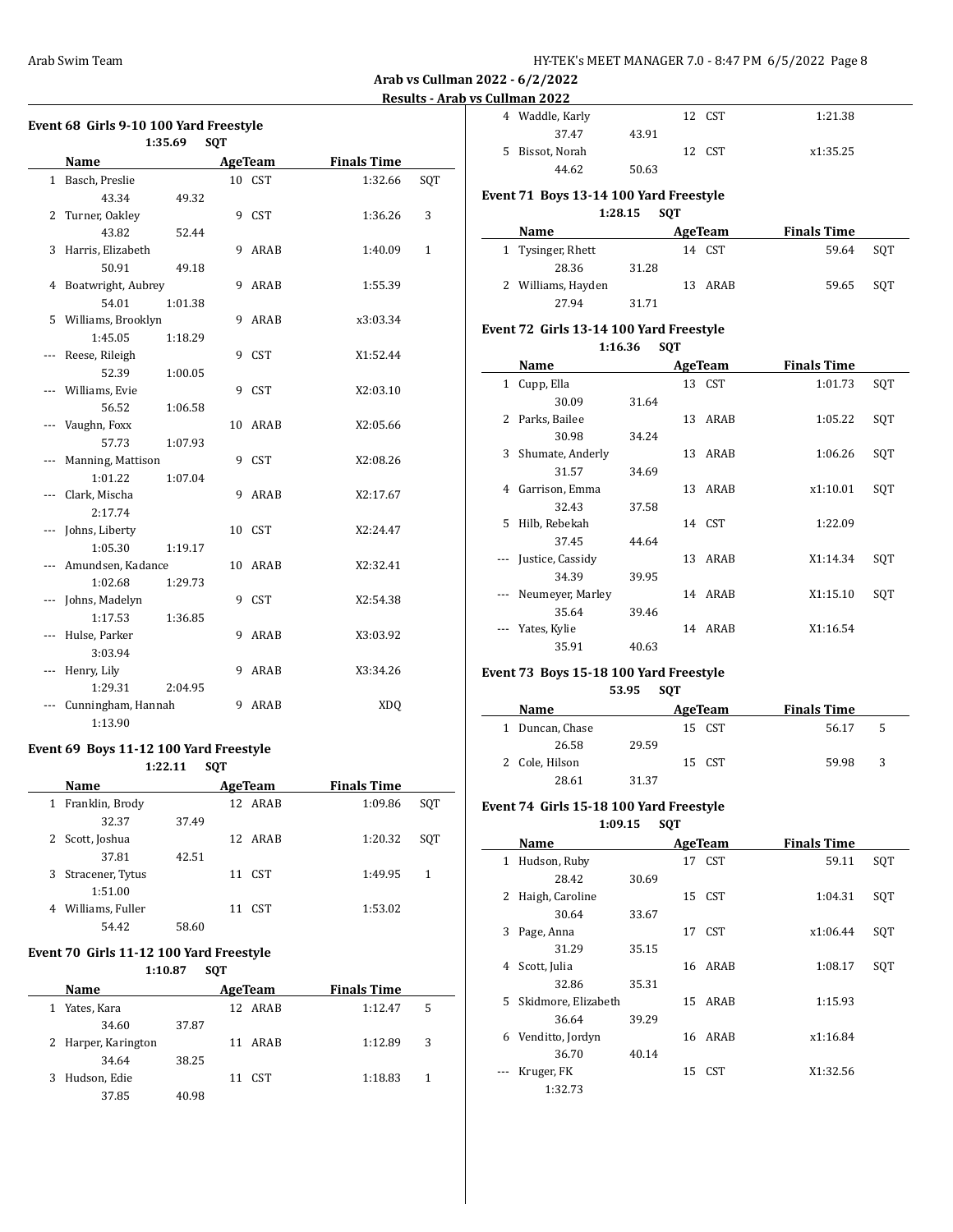| HY-TEK's MEET MANAGER 7.0 - 8:47 PM 6/5/2022 Page 9 |  |  |  |  |
|-----------------------------------------------------|--|--|--|--|
|-----------------------------------------------------|--|--|--|--|

|              | Event 75 Boys 6 & Under 100 Yard Freestyle Relay  |         |                   |                                |   |
|--------------|---------------------------------------------------|---------|-------------------|--------------------------------|---|
|              | Team                                              |         | Relay             | <b>Finals Time</b>             |   |
|              | 1 CST                                             |         | A                 | 3:09.52                        | 7 |
|              | 1) Crow, Hogan 5                                  |         |                   | 2) Williams, Elliott 6         |   |
|              | 3) Ristine, Ryker 6                               |         | 4) Basch, Ezra 6  |                                |   |
|              | 3:11.72                                           |         |                   |                                |   |
|              | Event 76 Girls 6 & Under 100 Yard Freestyle Relay |         |                   |                                |   |
|              | Team                                              |         | Relay             | Finals Time                    |   |
| $\mathbf{1}$ | CST                                               |         | A                 | 3:32.09                        | 7 |
|              | 1) Lackey, Emri 4                                 |         |                   | 2) Smith, Audrey 4             |   |
|              | 3) Miner, Paislee 6                               |         |                   | 4) Jennings, Averie 6          |   |
|              | 1:03.01                                           | 2:29.08 |                   |                                |   |
|              | Event 77 Boys 8 & Under 100 Yard Freestyle Relay  |         |                   |                                |   |
|              | Team                                              |         | Relay             | <b>Finals Time</b>             |   |
|              | 1 ARAB                                            |         | A                 | 1:20.50                        | 7 |
|              | 1) Payne, Reed 8                                  |         |                   | 2) Bowling, Bryson 7           |   |
|              | 3) Lathan, Samuel 8                               |         | 4) Harper, Reid 8 |                                |   |
|              | 43.37                                             | 37.13   |                   |                                |   |
|              | 2 CST                                             |         | A                 | 1:30.36                        |   |
|              | 1) Crow, Hank 7                                   |         | 2) Hilb, James 7  |                                |   |
|              | 3) Powell, Asa 7                                  |         |                   | 4) Lackey, Abram 7             |   |
|              | 44.16                                             | 46.20   |                   |                                |   |
|              |                                                   |         |                   |                                |   |
|              | Event 78 Girls 8 & Under 100 Yard Freestyle Relay |         |                   |                                |   |
|              | Team                                              |         | Relay             | <b>Finals Time</b>             |   |
| $\mathbf{1}$ | CST                                               |         | A                 | 1:29.32                        | 7 |
|              | 1) Hughes, Lauren 7                               |         |                   | 2) Caldwell, Paisley 7         |   |
|              | 3) Mergen, Rae 7                                  |         |                   | 4) Rodriguez, Harper 8         |   |
|              | 48.40                                             | 40.92   |                   |                                |   |
|              | 2 ARAB                                            |         | A                 | 1:41.01                        |   |
|              | 1) Holt, Raychel 8                                |         |                   | 2) Casey, Kennedy 8            |   |
|              | 3) Dixon, Delaney 8                               |         |                   | 4) Jimenez-Yates, Floricelda 8 |   |
|              | 52.63                                             | 48.38   |                   |                                |   |
| 3            | ARAB                                              |         | B                 | x2:21.28                       |   |
|              | 1) Munoz, Harper 7                                |         | 2) Key, Arly 7    |                                |   |
|              | 3) Boswell, Evelyn 8                              |         |                   | 4) Madden, Blaiklyn 8          |   |
|              | 1:04.37                                           | 1:16.91 |                   |                                |   |
|              | 4 CST                                             |         | B                 | x2:45.27                       |   |
|              | 1) Peek, Faith 8                                  |         | 2) Peek, Clara 7  |                                |   |
|              | 3) Hays, Maci 7                                   |         |                   | 4) VanMaanen, Remi 8           |   |
|              | 2:48.68                                           |         |                   |                                |   |
|              | Event 79 Boys 9-10 200 Yard Freestyle Relay       |         |                   |                                |   |
|              | Team                                              |         | Relay             | <b>Finals Time</b>             |   |
|              | 1 CST                                             |         | A                 | 2:22.36                        | 7 |
|              | 1) Lackey, Briar 10                               |         |                   | 2) Berryhill, Griffin 9        |   |
|              | 3) Tysinger, Tate 10                              |         | 4) Crow, Harris 9 |                                |   |
|              | 34.32                                             | 32.90   | 35.74             | 39.40                          |   |
|              | 2 ARAB                                            |         | А                 | 2:42.38                        |   |
|              | 1) Lambert, Owen 10                               |         | 2) Maze, Nolan 9  |                                |   |
|              | 3) Franklin, Jacob 10                             |         | 4) Yates, Colt 10 |                                |   |
|              | 34.44                                             | 51.71   | 40.43             | 35.80                          |   |
|              | 3 CST                                             |         | B                 | x3:02.39                       |   |

1) Reese, Seth 10 2) Corliss, Karson 10 3) Miner, Wood 9 4) Cupp, Will 10<br>39.81 44.07 50.22 48 39.81 44.07 50.22 48.29

# **Event 80 Girls 9-10 200 Yard Freestyle Relay**

|    | <b>Team</b>             |         | Relay               | <b>Finals Time</b>        |   |
|----|-------------------------|---------|---------------------|---------------------------|---|
|    | 1 CST                   |         | A                   | 2:44.60                   | 7 |
|    | 1) Hughes, Catherine 9  |         |                     | 2) Basch, Preslie 10      |   |
|    | 3) Bissot, Kathleen 10  |         |                     | 4) Dowdy, Georgia 9       |   |
|    | 39.07                   | 42.00   | 49.17               | 34.36                     |   |
| 2  | CST                     |         | B                   | x3:01.47                  |   |
|    | 1) Turner, Oakley 9     |         | 2) Aaron, Sophia 9  |                           |   |
|    | 3) Florence, Azlynn 9   |         |                     | 4) McPhillips, Ryleigh 10 |   |
|    | 41.75                   | 54.83   | 38.06               | 46.83                     |   |
|    | 3 ARAB                  |         | A                   | 3:06.54                   |   |
|    | 1) Williams, Brooklyn 9 |         |                     | 2) Boatwright, Aubrey 9   |   |
|    | 3) Harris, Elizabeth 9  |         | 4) Payne, Raven 10  |                           |   |
|    | 43.63                   | 51.21   | 44.11               | 47.59                     |   |
|    | 4 CST                   |         | C                   | x3:30.80                  |   |
|    | 1) Manning, Mattison 9  |         | 2) Reese, Rileigh 9 |                           |   |
|    | 3) Williams, Evie 9     |         |                     | 4) Powell, Aurellia 10    |   |
|    | 54.47                   | 51.56   | 1:00.64             | 44.13                     |   |
| 5. | ARAB                    |         | B                   | x4:02.23                  |   |
|    | 1) Harris, Ella-Ray 9   |         |                     | 2) Vaughn, Pepper 9       |   |
|    | 3) Clark, Mischa 9      |         | 4) Vaughn, Foxx 10  |                           |   |
|    | 1:04.69                 | 55.52   | 1:05.47             | 56.55                     |   |
| 6  | ARAB                    |         | C                   | x4:21.77                  |   |
|    | 1) Murphy, Barbara 9    |         |                     | 2) Neumeyer, Piper 10     |   |
|    | 3) Hulse, Parker 9      |         |                     | 4) Amundsen, Kadance 10   |   |
|    | 1:04.99                 | 1:04.19 | 1:15.88             | 56.71                     |   |

# **Event 81 Boys 11-12 200 Yard Freestyle Relay**

|   | Team                  |       | Relay                | <b>Finals Time</b>      |  |
|---|-----------------------|-------|----------------------|-------------------------|--|
|   | ARAB                  |       | A                    | 2:07.95                 |  |
|   | 1) Franklin, Brody 12 |       | 2) Watts, William 12 |                         |  |
|   | 3) Scott, Joshua 12   |       |                      | 4) Bowling, Bentley 11  |  |
|   | 29.95                 | 33.70 | 34.37                | 29.93                   |  |
| 2 | CST                   |       | A                    | 2:32.97                 |  |
|   | 1) Cole, Griffin 11   |       |                      | 2) Stracener, Gunner 12 |  |
|   | 3) Chambers, Reaid 11 |       | 4) Powell, Anakin 11 |                         |  |
|   | 39.07                 | 36.91 | 40.51                | 36.48                   |  |

# **Event 82 Girls 11-12 200 Yard Freestyle Relay**

| Team                    |       | Relav              | <b>Finals Time</b> |         |  |
|-------------------------|-------|--------------------|--------------------|---------|--|
| 1 CST                   |       | А                  |                    | 2:11.37 |  |
| 1) Hughes, Elizabeth 11 |       | 2) Hudson, Edie 11 |                    |         |  |
| 3) Waddle, Karly 12     |       | 4) Lackey, Mika 12 |                    |         |  |
| 32.15                   | 33.36 | 36.98              | 28.88              |         |  |

# **Event 83 Boys 13-14 200 Yard Freestyle Relay**

 $\overline{\phantom{a}}$ 

| Team                   |       | Relay                  | <b>Finals Time</b>      |   |
|------------------------|-------|------------------------|-------------------------|---|
| <b>CST</b>             |       | А                      | 2:09.27                 | 7 |
| 1) Smith, Camp 13      |       | 2) Stracener, Tytus 11 |                         |   |
| 3) Tysinger, Rhett 14  |       | 4) Fuller, Mason 13    |                         |   |
| 26.25                  | 47.88 | 28.15                  | 26.99                   |   |
| ARAB                   |       | А                      | 2:19.69                 |   |
| 1) Williams, Hayden 13 |       |                        | 2) Kemp, John Heath 14  |   |
| 3) Lesley, Damon 12    |       |                        | 4) Tallent, Benjamin 13 |   |
| 26.22                  | 15.98 | 29.23                  | 1:08.26                 |   |